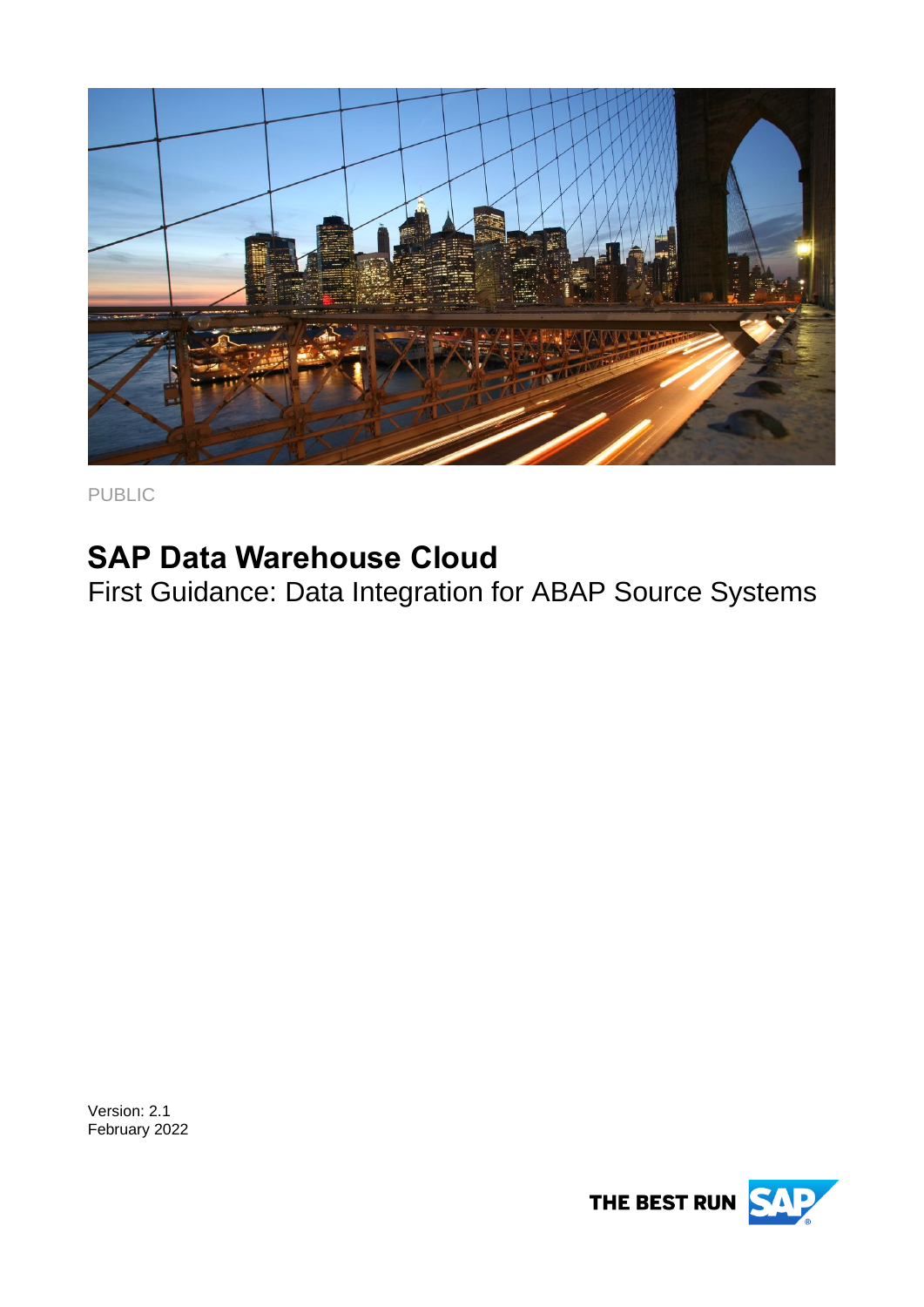# **TABLE OF CONTENTS**

| 1     |                                                                           |  |
|-------|---------------------------------------------------------------------------|--|
| 2     |                                                                           |  |
| 3     |                                                                           |  |
| 3.1   |                                                                           |  |
| 3.2   |                                                                           |  |
| 3.2.1 |                                                                           |  |
| 3.2.2 |                                                                           |  |
| 3.2.3 |                                                                           |  |
| 3.2.4 |                                                                           |  |
| 3.2.5 |                                                                           |  |
| 3.3   |                                                                           |  |
| 3.4   |                                                                           |  |
| 3.5   |                                                                           |  |
| 3.5.1 |                                                                           |  |
| 3.5.2 |                                                                           |  |
| 4     |                                                                           |  |
| 41    |                                                                           |  |
| 4.2   |                                                                           |  |
| 4.3   |                                                                           |  |
| 44    |                                                                           |  |
| 4.5   |                                                                           |  |
| 5     | USING THE ABAP SDI ADAPTER FOR REMOTE TABLE FEDERATION AND REPLICATION 11 |  |
| 5.1   |                                                                           |  |
| 5.2   |                                                                           |  |
| 5.2.1 |                                                                           |  |
| 5.2.2 |                                                                           |  |
| 5.2.3 |                                                                           |  |
| 5.3   |                                                                           |  |
| 5.3.1 |                                                                           |  |
| 5.3.2 |                                                                           |  |
| 5.4   |                                                                           |  |
| 5.5   |                                                                           |  |
| 5.5.1 |                                                                           |  |
| 5.5.2 |                                                                           |  |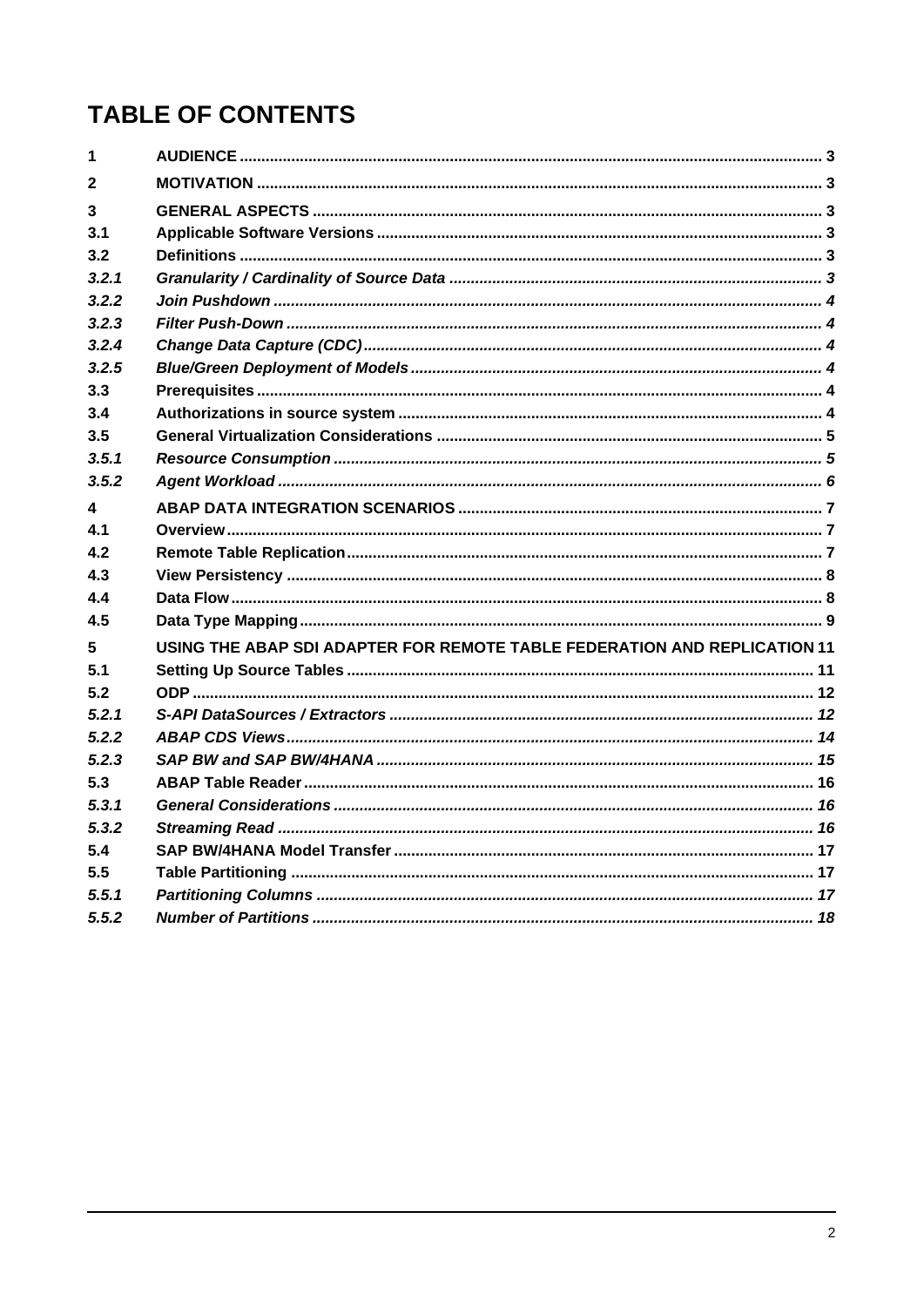### <span id="page-2-0"></span>**1 AUDIENCE**

This document serves as a guideline for everyone who is either connecting an ABAP system to SAP Data Warehouse Cloud or is about to create models on top of ABAP based system connections.

The Guideline is public because:

- It should serve as a general reference, for aspects concerning ABAP connections
- It should give technically detailed possibilities to evaluate the use and integration of ABAP based sources.

### <span id="page-2-1"></span>**2 MOTIVATION**

SAP Data Warehouse Cloud offers a rich set of features to integrate data into a cloud data warehouse. It often also offers integration possibilities for systems for release levels well prior to any integration technology built for the cloud.

Especially for ABAP systems, there are some restrictions when accessing data sources that have been provided years ago in a different context. In several early adopter care projects, situations came up, where a deeper understanding of HANA to ABAP connections was necessary and a deeper knowledge could already help in the planning process of using ABAP based connections.

### <span id="page-2-3"></span><span id="page-2-2"></span>**3 GENERAL ASPECTS**

### **3.1 Applicable Software Versions**

SAP Data Warehouse Cloud Version: 2021.24 DP Agent: 2.5.5.

### <span id="page-2-5"></span><span id="page-2-4"></span>**3.2 Definitions**

### *3.2.1 Granularity / Cardinality of Source Data*

To avoid misconceptions a high granularity in this document refers to a low level of detail. A low granularity therefore refers to a high level of detail. For example, data can be summed up to show revenue in a year, on low granularity, but the data can also be displayed on a daily level which would be of higher granularity.



The granularity of data always has an effect on the amount of data being transferred. Since we are transferring data to the cloud, data gets uploaded via the corporate intranet bandwidth passing through an agent and the internet, which could all be possible bottlenecks.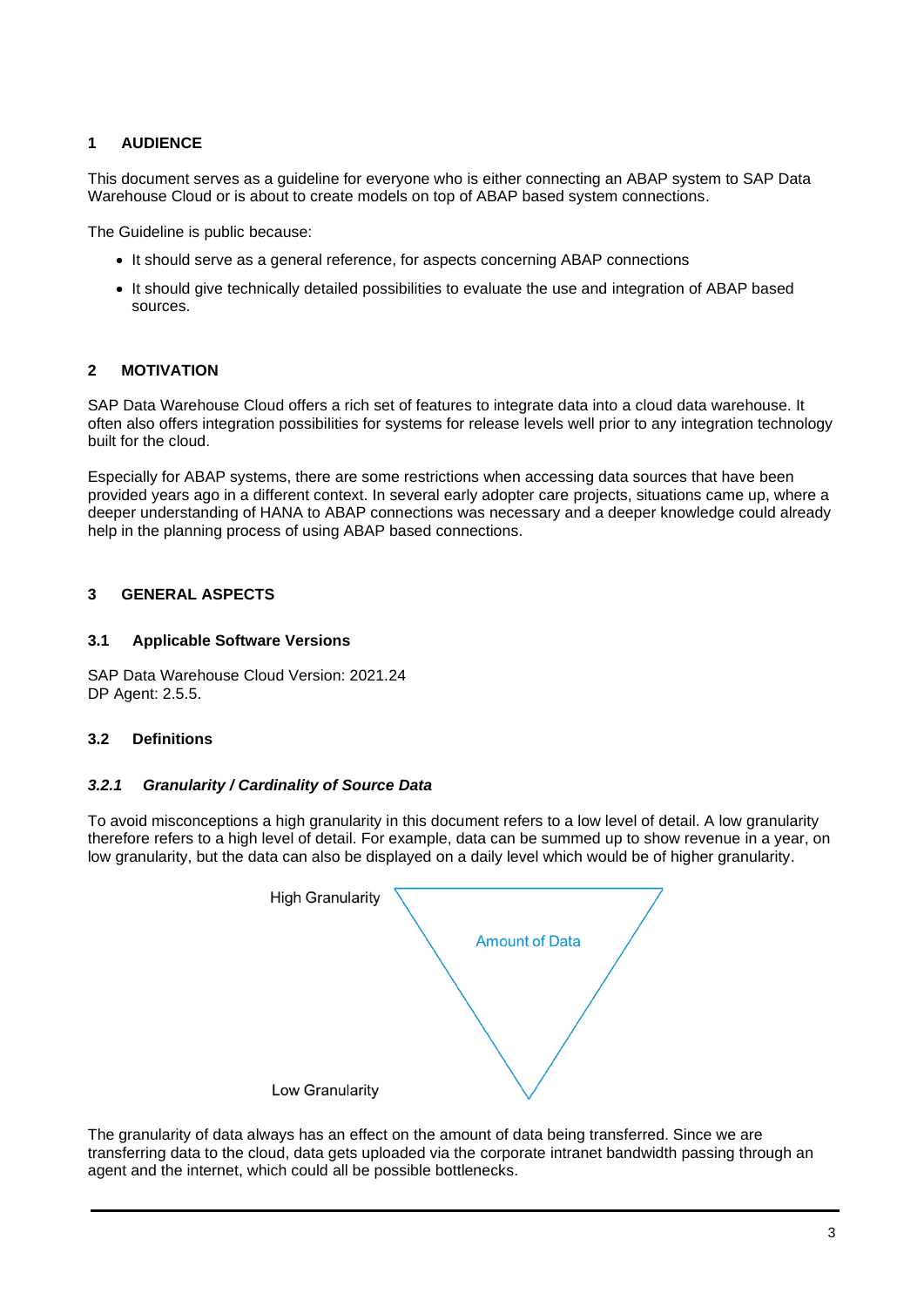The amount of data is mainly the number of lines, times the number of columns, times the memory consumption of the data type of the specific column. Therefore, selecting and transferring all columns, all lines at the same time can lead up to downloading gigabytes of data.

### <span id="page-3-0"></span>*3.2.2 Join Pushdown*

Join pushdown refers to whether a defined join on two entities in Data Warehouse Cloud from the same source, can be performed by the specific source instead of Data Warehouse Cloud. This influences if data needs to be extracted prior joining or can be reduced by a join if performed in the remote source. The rule of thumb is that join pushdown is supported by database to database connections. ABAP connections do not push down joins.

### <span id="page-3-1"></span>*3.2.3 Filter Push-Down*

To limit the amount of data transferred by a network, filters should be applied to the remote source. This can be hindered in several ways. Either the remote source does not support a filter on the specific column or an operation in the adapter of the source prevents a correct application.

### <span id="page-3-2"></span>*3.2.4 Change Data Capture (CDC)*

Is a general reference to trigger based change recording. This can have multiple flavors, but normally requires the definition of fields the recording should be based on and, in more complex models, the origin of these fields.

### <span id="page-3-3"></span>*3.2.5 Blue/Green Deployment of Models*

Refers to a similar practice for data models as for servers. In this context a result set stays stable until a new result set is created. During a loading process changes to the target will only apply fully after the process is done. This should ensure consistency of data and prevent only partially updated sets of data.

### <span id="page-3-4"></span>**3.3 Prerequisites**

In this article we generally assume that a connection has been created and the relevant connectivity issues have already been solved. Mainly there are the following articles that can help during the setup process.

### SAP Data Warehouse Cloud Connectivity Prerequisites:

[https://help.sap.com/viewer/9f804b8efa8043539289f42f372c4862/cloud/en-](https://help.sap.com/viewer/9f804b8efa8043539289f42f372c4862/cloud/en-US/f1a39d1a763e48c8872f45c110a5a4e2.html)[US/f1a39d1a763e48c8872f45c110a5a4e2.html](https://help.sap.com/viewer/9f804b8efa8043539289f42f372c4862/cloud/en-US/f1a39d1a763e48c8872f45c110a5a4e2.html)

### SDI Agent connectivity:

[https://github.com/SAP-samples/data-warehouse-cloud-content](https://github.com/SAP-samples/data-warehouse-cloud-content-beta/blob/master/SAP%20Data%20Warehouse%20Cloud%20-%20DP%20Agent%20Installation%20V2.pdf)[beta/blob/master/SAP%20Data%20Warehouse%20Cloud%20-%20DP%20Agent%20Installation%20V2.pdf](https://github.com/SAP-samples/data-warehouse-cloud-content-beta/blob/master/SAP%20Data%20Warehouse%20Cloud%20-%20DP%20Agent%20Installation%20V2.pdf)

### Agent Troubleshooting:

[https://help.sap.com/viewer/9f804b8efa8043539289f42f372c4862/cloud/en-](https://help.sap.com/viewer/9f804b8efa8043539289f42f372c4862/cloud/en-US/8f6185069a51404ebf23c684fee8cf39.html)[US/8f6185069a51404ebf23c684fee8cf39.html](https://help.sap.com/viewer/9f804b8efa8043539289f42f372c4862/cloud/en-US/8f6185069a51404ebf23c684fee8cf39.html)

### <span id="page-3-5"></span>**3.4 Authorizations in source system**

To be able to access data in the source system the technical user from the connection needs to have specific authorizations to access the queue, write entries and execute specific function modules necessary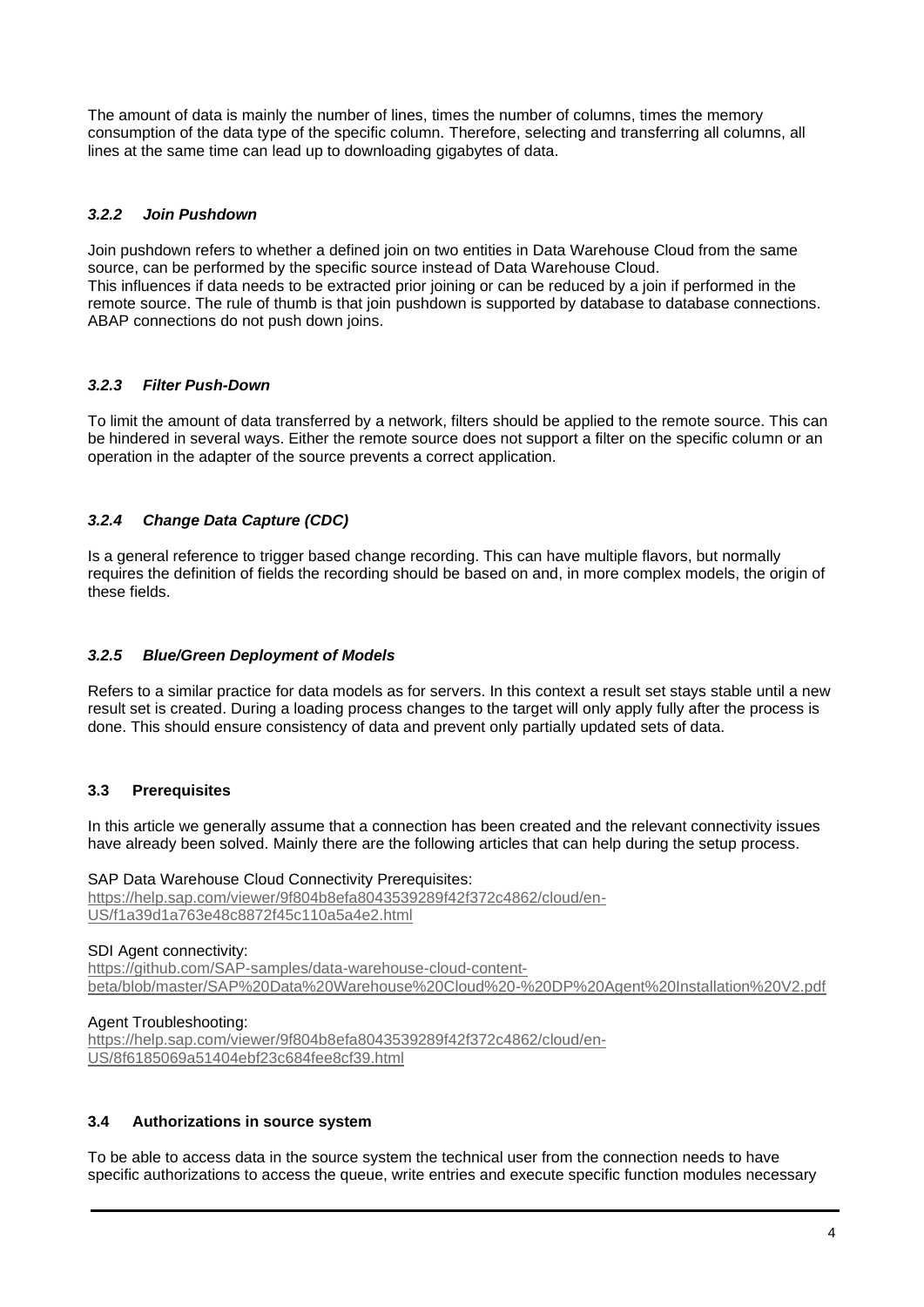for data transfer. The minimum requirements for a technical user is documented in the prerequisites SAP HANA Smart Data Integration and SAP HANA Smart Data Quality Installation and Configuration Guideline. The list of profiles and their target is listed here:

[https://help.sap.com/viewer/7952ef28a6914997abc01745fef1b607/2.0\\_SPS05/en-](https://help.sap.com/viewer/7952ef28a6914997abc01745fef1b607/2.0_SPS05/en-US/bcc0ff2acd6a4476b2912ff4cd71cd91.html)[US/bcc0ff2acd6a4476b2912ff4cd71cd91.html](https://help.sap.com/viewer/7952ef28a6914997abc01745fef1b607/2.0_SPS05/en-US/bcc0ff2acd6a4476b2912ff4cd71cd91.html)

To access BW entities the user should additionally have the relevant analysis authorization to view the data requested.

This leads to several concepts, that depend on the way the system is set up. As stated in <https://www.sap.com/documents/2021/09/8a0fc7ca-f67d-0010-bca6-c68f7e60039b.html> "Organization of Spaces" there are several approaches to manage an SAP DWC system. When entitling the connection user with specific authorizations there can be two approaches:

- 1. The user in the source system has full blown authorization, and limiting data access needs to be controlled in DWC via DACs
- 2. Since connections are space dependent, each space connection can use a specific user with restricted access.



*Figure 1: Restricted connection users*

### <span id="page-4-1"></span><span id="page-4-0"></span>**3.5 General Virtualization Considerations**

### *3.5.1 Resource Consumption*

One general misconception on virtualization, is that it saves hardware resources every time. This is not the case and can be demonstrated with a very simple example.

The target system (Data Warehouse Cloud) is generally not aware of all data changes in the virtual sources, therefore caching mechanisms do not apply (risk of resulting into invalidated real-time data). This means that each user executing a query will retrieve their own data set, since they cannot profit from shared cache entries. This amounts to the following worst-case scenario, where caching does not occur in either source or target (see [Figure](#page-5-1) 2).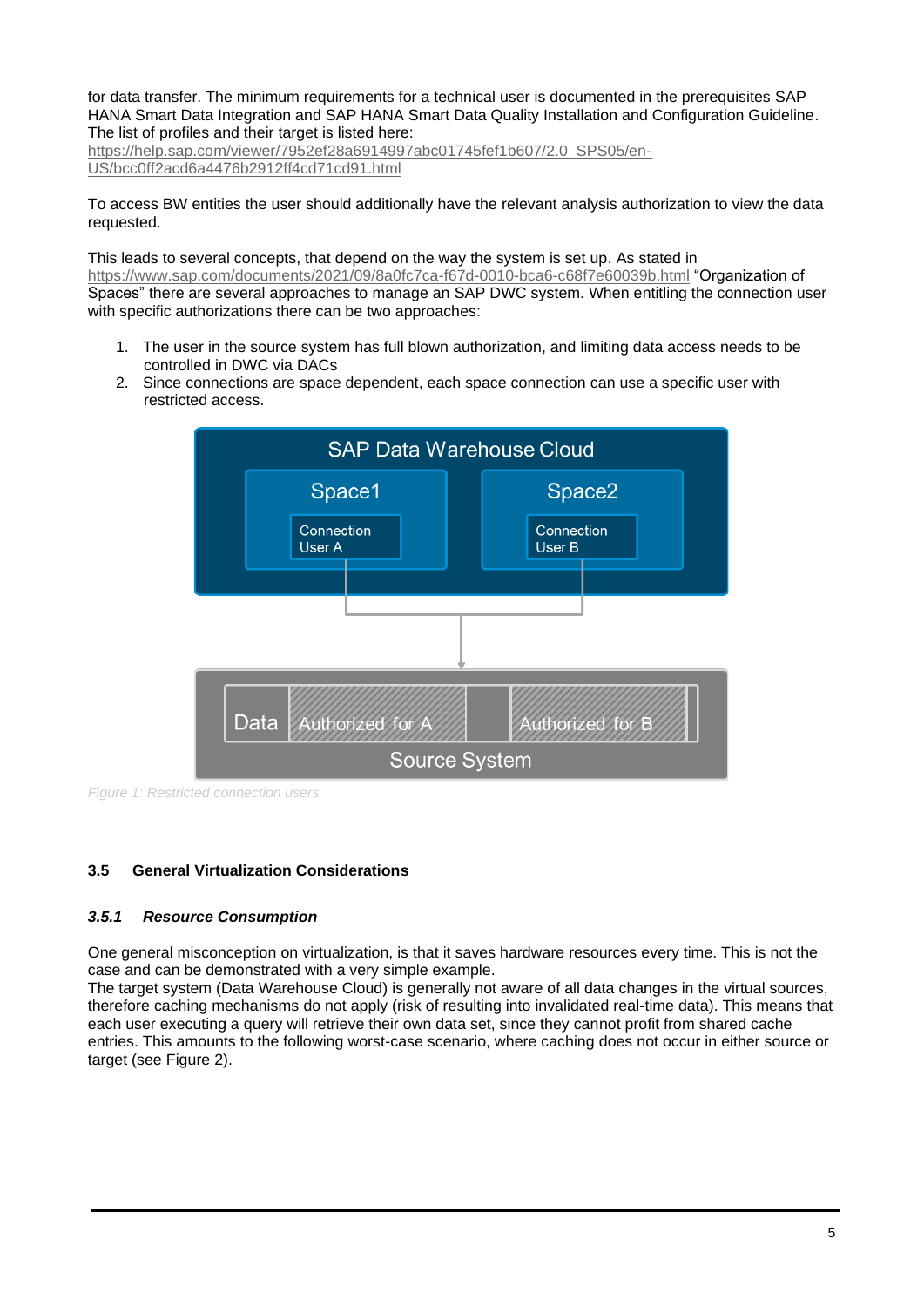

<span id="page-5-1"></span>*Figure 2: Query execution on virtual sources*

These result sets are held as long as the session is held. Navigation in the reports makes this effect worse. In case of a replicated table (see [Figure 3\)](#page-5-2), users could profit from shared caches:



<span id="page-5-2"></span>*Figure 3: Query execution with replicated data*

This is only the view on eventual memory consumption. A similar resource consumption can be seen for CPU consumption, used work processes or threads.

### <span id="page-5-0"></span>*3.5.2 Agent Workload*

The SDI Data Provisioning Agent is a translator but also a transmitter, this means data will pass through the agent. The minimum hardware requirement can be found here: 2559981 - [System requirements for installing Data Provisioning Agent -](https://launchpad.support.sap.com/#/notes/2559981) SAP HANA Smart Data Integration

The configuration and administration guide can be found here:

[https://help.sap.com/viewer/product/HANA\\_SMART\\_DATA\\_INTEGRATION/2.0\\_SPS05/en-](https://help.sap.com/viewer/product/HANA_SMART_DATA_INTEGRATION/2.0_SPS05/en-US?expandAll=true)[US?expandAll=true](https://help.sap.com/viewer/product/HANA_SMART_DATA_INTEGRATION/2.0_SPS05/en-US?expandAll=true)

It is necessary to keep in mind, that these documents refer to general administration guidelines for onpremises deployment. In Data Warehouse Cloud not all options will be available as only a restricted set of parameters is exposed in HANA Cloud (underlying Data Warehouse Cloud). For any parameter change required exceptionally on a non-exposed parameter (e.g. issue sent to SAP in a customer case), SAP will take care based on internal service requests.

Memory, the number of connections used for transmission and CPU are the factors to consider when transferring data virtually or via batch load to Data Warehouse Cloud. In case of very high load, it makes sense to separate the load to several agents.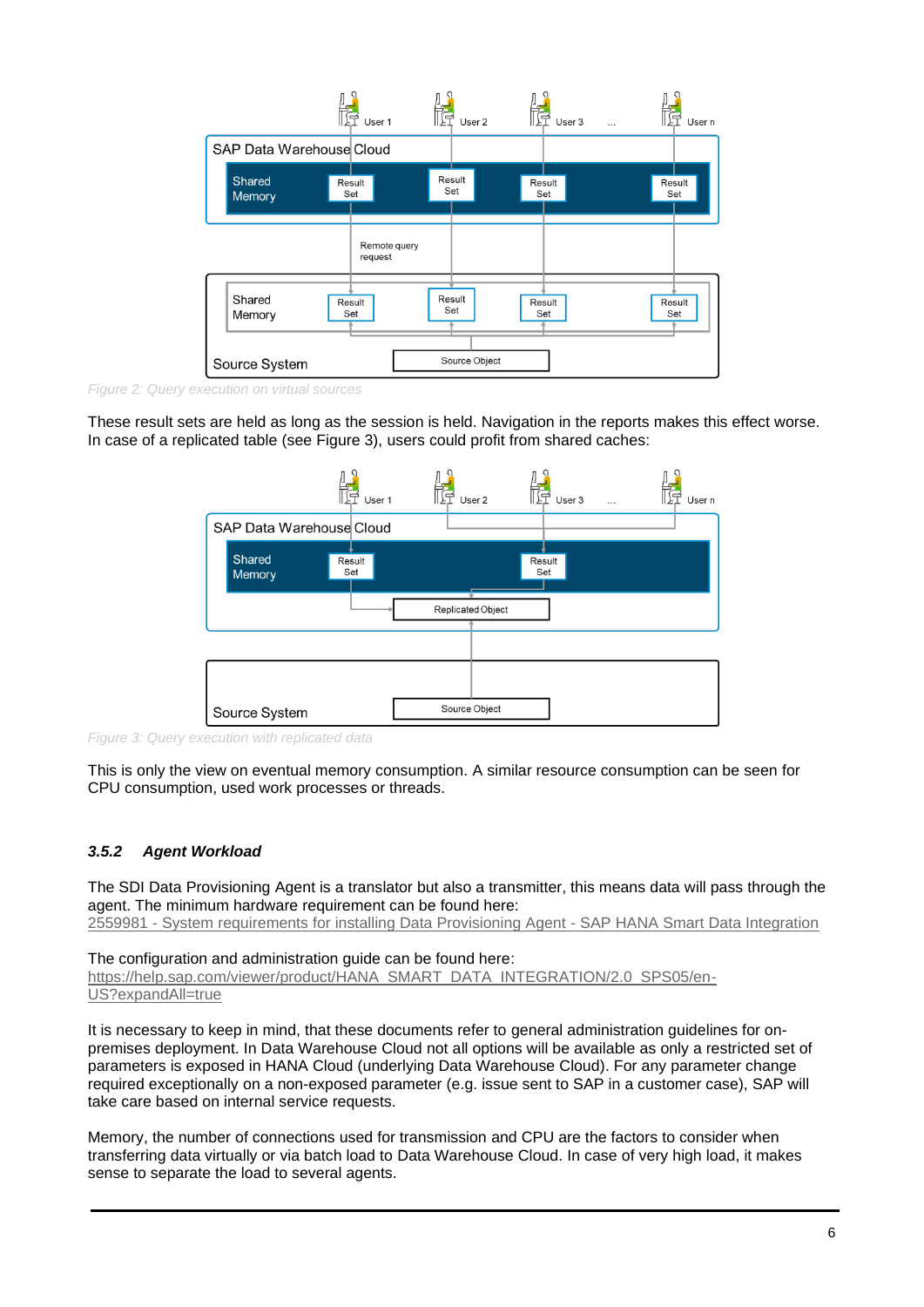### <span id="page-6-1"></span><span id="page-6-0"></span>**4 ABAP DATA INTEGRATION SCENARIOS**

### **4.1 Overview**

There are several connection types available for accessing ABAP systems - namely, SAP ABAP, SAP ECC, SAP S/4HANA, SAP BW. Each connection has the possibility to connect via SDI Agent for virtual access, table replication and view persistency, or via Cloud Connector for consumption of sources via Dataflow.

Please note that there is an additional connection type for connecting to SAP BW/4HANA (analytical) models. For more details refer to the relevant section of this document. For replicating data (with change data capture (delta) from underlying Data Warehouse models (InfoProviders) in SAP BW/4HANA the SAP ABAP or SAP BW connection will apply.

The table on the SAP Help Portal gives a general overview of all connection types in SAP Data Warehouse Cloud, as well as the specific connection types for ABAP systems and what they can consume: [https://help.sap.com/viewer/9f804b8efa8043539289f42f372c4862/cloud/en-](https://help.sap.com/viewer/9f804b8efa8043539289f42f372c4862/cloud/en-US/eb85e157ab654152bd68a8714036e463.html)[US/eb85e157ab654152bd68a8714036e463.html](https://help.sap.com/viewer/9f804b8efa8043539289f42f372c4862/cloud/en-US/eb85e157ab654152bd68a8714036e463.html)

### <span id="page-6-2"></span>**4.2 Remote Table Replication**

Remote Tables in SAP Data Warehouse Cloud are meant to integrate source data 1:1 without any ETL operations such as filtering, projections or any other technical or business logic. This is done in Data Flows. Remote Tables are used to:

- Access source data virtually using a generated virtual table, based on the source structure. The virtual table itself cannot be edited. If changes are necessary, they need to be performed in the source.
- To replicate data to SAP Data Warehouse Cloud, an additional replica table is used internally next to the virtual table. Using table replication, the options "Load New Snapshot" is available to load a full extraction, "Enable Real-Time Access" will trigger delta processing and CDC deltas (see [Figure 4\)](#page-6-3). If delta processing via CDC is not available, it will show as an information pop-up. "Enable Real-Time Access" will trigger an initialization with subsequent near real-time delta replication. The latter will perform an UPSERT replication of source data.

| Remote Tables (1)  |               |                       |                   |               | Search             |          | Table Replication $\sim$<br>Sche |
|--------------------|---------------|-----------------------|-------------------|---------------|--------------------|----------|----------------------------------|
| Connection         | Table         | Data Access           | Refresh Frequency | <b>Status</b> | Latest Update      | Next Run | <b>Load New Snapshot</b>         |
| DATA FLOW PERF PWS | 2LIS 13 VDHDR | Replicated (Snapshot) | None              | Available     | Apr 29, 2021 10:51 |          | <b>Remove Replicated Data</b>    |
|                    |               |                       |                   |               |                    |          | <b>Enable Real-Time Access</b>   |
|                    |               |                       |                   |               |                    |          | <b>Go to Connections List</b>    |

<span id="page-6-3"></span>*Figure 4: Table replication*

To connect Remote Tables to ABAP based systems, currently SAP HANA Smart Data Integration and the Data Provisioning Agent are used. Please find more information here:

[https://help.sap.com/viewer/7952ef28a6914997abc01745fef1b607/2.0\\_SPS05/en-](https://help.sap.com/viewer/7952ef28a6914997abc01745fef1b607/2.0_SPS05/en-US/6634db61aa43435a977b608878e5313f.html)[US/6634db61aa43435a977b608878e5313f.html](https://help.sap.com/viewer/7952ef28a6914997abc01745fef1b607/2.0_SPS05/en-US/6634db61aa43435a977b608878e5313f.html)

For a general overview on "Replication Data and Monitoring Remote Tables" in general please consult these SAP Help Portal pages: [https://help.sap.com/viewer/9f804b8efa8043539289f42f372c4862/cloud/en-](https://help.sap.com/viewer/9f804b8efa8043539289f42f372c4862/cloud/en-US/4dd95d7bff1f48b399c8b55dbdd34b9e.html)[US/4dd95d7bff1f48b399c8b55dbdd34b9e.html](https://help.sap.com/viewer/9f804b8efa8043539289f42f372c4862/cloud/en-US/4dd95d7bff1f48b399c8b55dbdd34b9e.html)

For an overview of delta enabled ODP Providers, it is necessary to differentiate by contexts S-API (Extractors), CDS (ABAP CDS Views) or BW (InfoProviders). Please go to the relevant paragraphs for further information.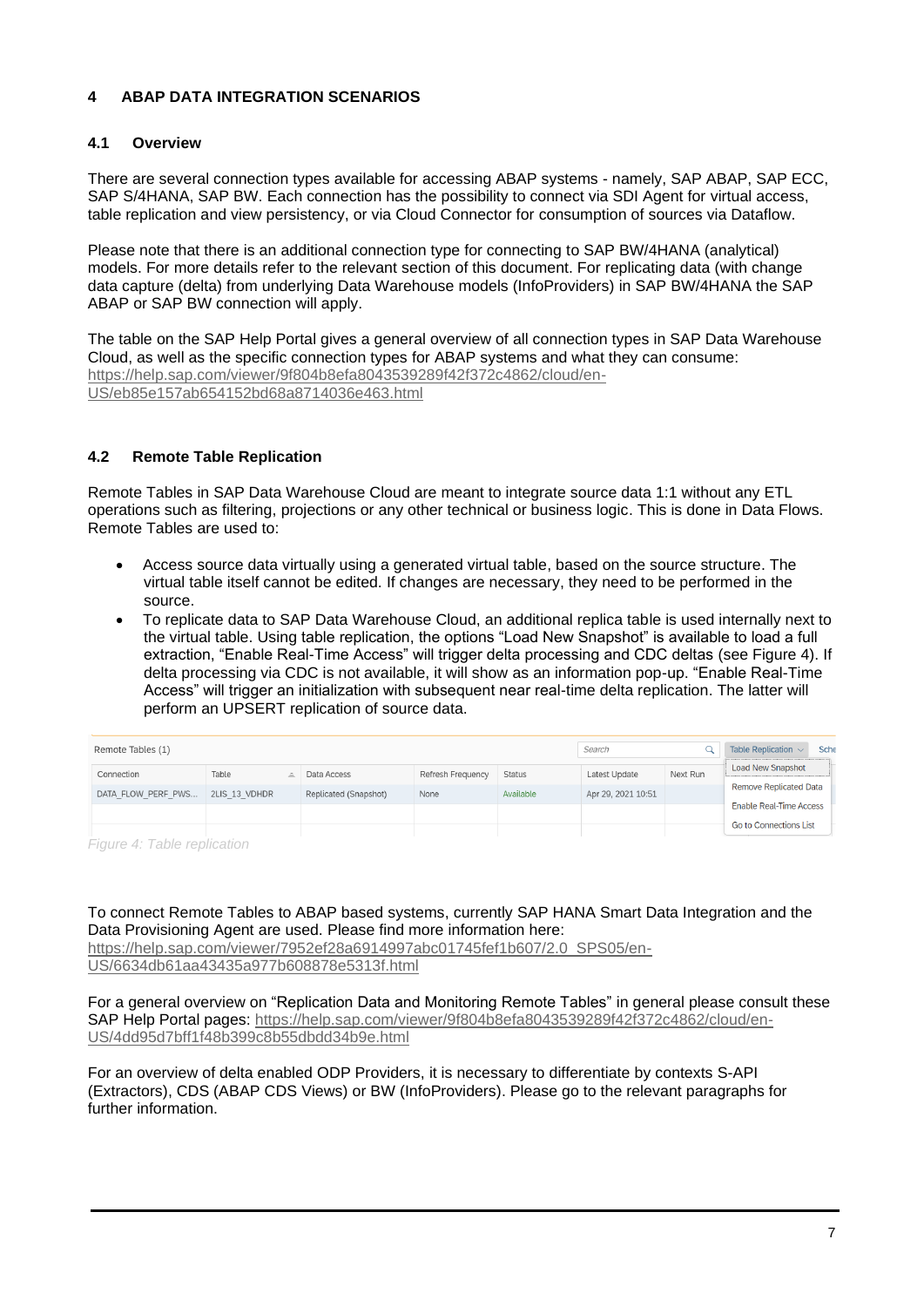### <span id="page-7-0"></span>**4.3 View Persistency**

View Persistency enables complex operations on sources and snapshots a model into a persistent form. Currently, view persistency enables full execution of a model, can be scheduled and also offers blue/green deployment. In context of view persistency blue/green deployment means during the scheduled load of the next snapshot the prior is available until the load is successfully terminated.

View persistency allows application creators to apply a stable version of a model for reporting. Especially for complex SQL statements or even SQLScript Views, an additional persistency can make sense.

In case of using view persistency on remote tables, it is worth mentioning, that an SQL statement from a model is optimized prior to being applied to remote sources. Therefore, the designed SQL statement can differ from the SQL statement applied to the remote source. This query can be tracked in the remote query monitor.

Persisted views can also be partitioned on columns from the dataset and breaks down the data into smaller and more manageable parts to enable persistency on views with large data volume. More information in the administration guide: [https://help.sap.com/viewer/9f804b8efa8043539289f42f372c4862/cloud/en-](https://help.sap.com/viewer/9f804b8efa8043539289f42f372c4862/cloud/en-US/9b1b595054c34da5b67ac07595093f82.html)[US/9b1b595054c34da5b67ac07595093f82.html](https://help.sap.com/viewer/9f804b8efa8043539289f42f372c4862/cloud/en-US/9b1b595054c34da5b67ac07595093f82.html)

### <span id="page-7-1"></span>**4.4 Data Flow**

Data Flows are created to import data from a source into a local target table. Sources can be tables and views from the space, or tables / files from remote connections. Once the source operator is added a series of data transformations can be applied by adding the operators join, union, projection, aggregation, and script. The script operator can transform the data coming from the input table using python code and return structured data. Supported and unsupported objects and functions in the script operator are documented in the modeling guide: [https://help.sap.com/viewer/c8a54ee704e94e15926551293243fd1d/cloud/en-](https://help.sap.com/viewer/c8a54ee704e94e15926551293243fd1d/cloud/en-US/73e8ba1a69cd4eeba722b458a253779d.html)[US/73e8ba1a69cd4eeba722b458a253779d.html.](https://help.sap.com/viewer/c8a54ee704e94e15926551293243fd1d/cloud/en-US/73e8ba1a69cd4eeba722b458a253779d.html)

After applying transformations, a table from the space can be chosen as the target operator. In case the target table does not exist, a target table can be created via the Data Flow editor. The target operator offers different modes with which to write to the target table or modify the data in the target table:

### • **Append**

Write the data obtained from the data flow as new records appended to the end of the target table. This is useful if new records are delivered.

• **Truncate**

Erase the existing data in the target table and replace it with the data obtained from the data flow. This mode is useful when a new full data set is provided.

• **Delete**

Delete records in the target table based on the output of the data flow and based on the columns mapped in the target. All columns mapped in the target table is considered for the match condition and if the value of these columns match the record in the target table, it will be deleted.

In addition to the append mode, the checkbox *Update Records By Primary Key* can be used to instruct the data flow to update existing target table records that can be identified by their primary keys – where appropriate. This means the checkbox allows the append mode to work in an upsert mode, where new rows are inserted and the values of existing rows are being updated.



If the option *Update Records By Primary Key* is not selected, then all source records (including those that are already present in the target table) are appended, which may cause duplicate key errors. In case no primary key is defined in the target table, then all records will be appended as the checkbox cannot be selected.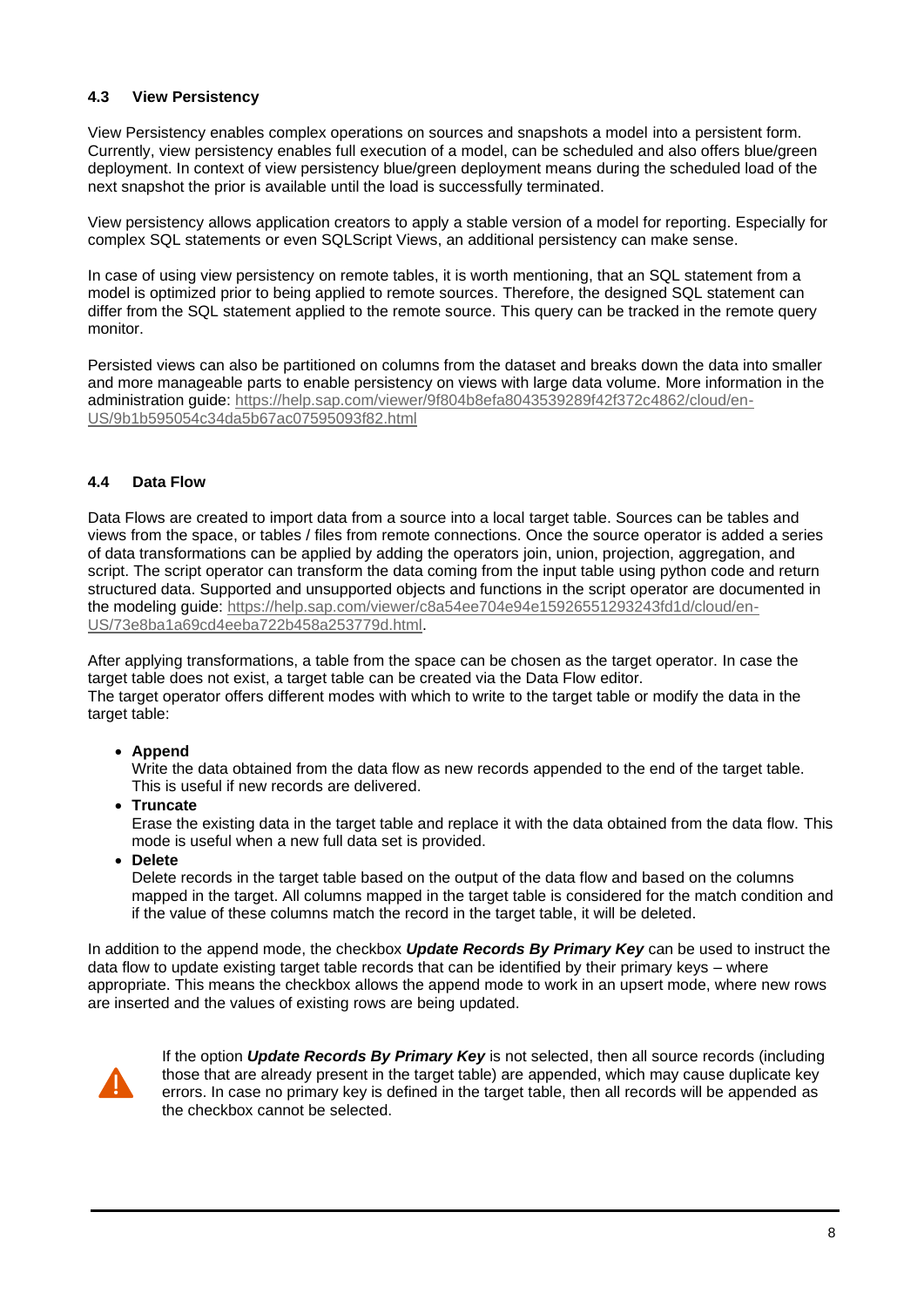### <span id="page-8-0"></span>**4.5 Data Type Mapping**

## **Numeric Types**

| <b>Type</b>      | Valid<br><b>Places</b><br>m | <b>Initial</b><br>Value | <b>Meaning</b>                                                                  | <b>ABAP</b><br>Type        | <b>HANA Type</b>              | <b>ABAP Simple</b><br>Type | <b>CDS Type</b> |
|------------------|-----------------------------|-------------------------|---------------------------------------------------------------------------------|----------------------------|-------------------------------|----------------------------|-----------------|
| INT <sub>1</sub> | 3                           | $\mathbf{0}$            | 1-byte integer, 0 to 255                                                        | b                          | <b>SMALLINT</b>               | abap.int1                  | Integer         |
| INT4             | 10                          | 0                       | 4-byte integer, -2,147,483,648<br>to +2.147.483.647                             |                            | <b>INTEGER</b>                | abap.int4                  | Integer         |
| INT <sub>8</sub> | 19                          | $\overline{0}$          | 8-byte integer. -<br>9,223,372,036,854,775,808 to<br>+9,223,372,036,854,775,807 | int <sub>8</sub>           | <b>BIGINT</b>                 | abap.int8                  | Integer64       |
| <b>DEC</b>       | $1 - 31$                    | $\Omega$                | Packed number BCD format                                                        | p, length m<br>$DIV 2 + 1$ | <b>DECIMAL</b>                | abap.dec                   | Decimal         |
| DF16 DEC         | $1 - 15$                    | $\Omega$                | Decimal floating point number<br>stored in BCD format                           | decfloat16                 | <b>VARBINARY</b><br>length 8  | abap.decfloat16            | Decimal         |
| DF34 DEC         | $1 - 31$                    | 0                       | Decimal floating point number<br>stored in BCD format                           | decfloat34                 | <b>VARBINARY</b><br>length 16 | abap.decfloat34            | Decimal         |
| <b>FLTP</b>      | 16                          | $\Omega$                | Floating point number                                                           |                            | <b>DOUBLE</b>                 | abap.fltp                  | Double          |

### **Character-Like Types**

| Type           | Valid Places m                               | <b>Initial</b><br>Value | <b>Meaning</b>             | <b>ABAP</b><br>Type | <b>HANA Type</b> | <b>ABAP Simple</b><br>Type | <b>CDS Type</b> |
|----------------|----------------------------------------------|-------------------------|----------------------------|---------------------|------------------|----------------------------|-----------------|
| <b>CHAR</b>    | 1-30000, maximum of<br>1333 for table fields | m blanks                | Character string           | c, length<br>m      | <b>NVARCHAR</b>  | abap.char                  | String          |
| <b>SSTRING</b> | 1-1333                                       | Empty<br>string         | Character string           | string              | <b>STRING</b>    | abap.sstring               | String          |
| <b>STRING</b>  | $256-$                                       | Empty<br>string         | Character string<br>(CLOB) | string              | <b>NCLOB</b>     | abap.string                | LargeString     |

### **Byte-like types**

| $T$ vpe          | <b>Valid Places</b><br>m | Initial<br>Value | <b>Meaning</b>        | <b>ABAP</b><br>Type | <b>HANA</b><br>туре | <b>ABAP Simple</b><br>$T$ ype | <b>CDS Type</b> |
|------------------|--------------------------|------------------|-----------------------|---------------------|---------------------|-------------------------------|-----------------|
| <b>RAWSTRING</b> | $256-$                   | Empty<br>string  | Byte string<br>(BLOB) | xstring             | <b>BLOB</b>         | abap.rawstring                | LargeBinary     |

## **Date Types/Time Types**

| Type           | Valid<br>Places m | <b>Initial</b><br>Value | <b>Meaning</b>                             | <b>ABAP</b><br>Type | <b>HANA Type</b>     | <b>ABAP Simple</b><br>Type | <b>CDS Type</b> |
|----------------|-------------------|-------------------------|--------------------------------------------|---------------------|----------------------|----------------------------|-----------------|
| <b>DATS</b>    | 8                 | 00000000                | Date in the format<br>YYYYMMDD             | d                   | <b>NVARCHAR</b><br>8 | abap.dats                  | String(8)       |
| <b>DATN</b>    | 8                 |                         | Date in the internal format<br>of database |                     | <b>DATE</b>          | abap.datn                  | Date            |
| <b>TIMS</b>    | 6                 | 000000                  | Time in the format<br><b>HHMMSS</b>        |                     | <b>NVARCHAR</b><br>6 | abap.tims                  | String(6)       |
| TIMN           | 6                 |                         | Time in the internal format<br>of database |                     | <b>TIME</b>          | abap.timn                  | Time            |
| <b>UTCLONG</b> |                   |                         | Time stamp (exact to 100<br>ns)            |                     | <b>TIMESTAMP</b>     | abap.utclong               | Timestamp       |

## **Character-Like Types with Special Semantics**

| Type        | Valid Places m | Initial Value | Meaning      | <b>ABAP Type</b> | <b>HANA Type</b> | <b>ABAP Simple Type</b> | <b>CDS Type</b> |
|-------------|----------------|---------------|--------------|------------------|------------------|-------------------------|-----------------|
| <b>NUMC</b> | $1 - 255$      | m zeroes      | Numeric text | n, length m      | <b>NVARCHAR</b>  | abap.numc               | String          |
| <b>CLNT</b> |                | 000           | Client       | c, length 3      | NVARCHAR 3       | abap.clnt               | String(3)       |
| LANG        |                | <b>Blank</b>  | Language key | c, length 1      | NVARCHAR 1       | abap.lang               | String(1)       |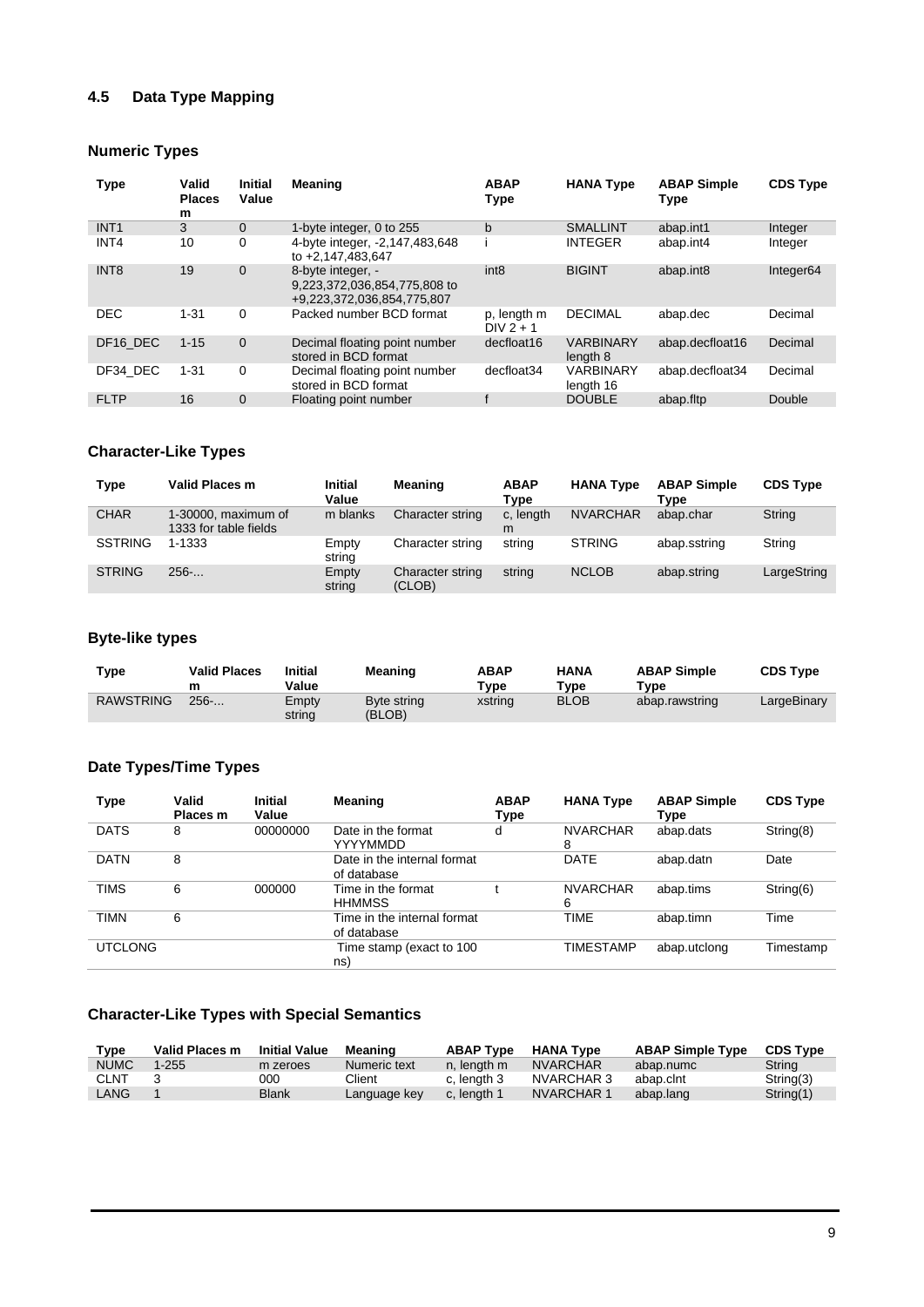## **Currency Fields and Quantity Fields**

| <b>Type</b> | Valid<br>Places m | <b>Initial</b><br>Value | Meaning                             | <b>ABAP Type</b>           | <b>HANA Type</b>           | <b>ABAP Simple</b><br>Type | <b>CDS Type</b> |
|-------------|-------------------|-------------------------|-------------------------------------|----------------------------|----------------------------|----------------------------|-----------------|
| <b>CURR</b> | $1 - 31$          | 0                       | Currency field<br>in BCD format     | p, length m DIV<br>$2 + 1$ | <b>DECIMAL</b>             | abap.curr                  | Decimal         |
| <b>CUKY</b> | 5                 | 5 blanks                | Currency key for currency<br>fields | c, length 5                | <b>NVARCHAR</b><br>5       | abap.cuky                  | String(5)       |
| <b>QUAN</b> | $1 - 31$          | 0                       | Quantity field<br>in BCD format     | p, length m DIV<br>$2 + 1$ | <b>DECIMAL</b>             | abap.quan                  | Decimal         |
| UNIT        | $2 - 3$           | 2 or 3<br>blanks        | Unit key of a quantity field        | c, length m                | <b>NVARCHAR</b><br>$2 - 3$ | abap.unit                  | String          |

### **Geo**

| <b>Type</b>      | Valid<br>Places m | <b>Initial</b><br>Value | Meaning | <b>ABAP</b><br>$\mathsf{v}$ pe | <b>HANA Type</b> | <b>ABAP Simple</b><br>™vpe | <b>CDS Type</b>  |
|------------------|-------------------|-------------------------|---------|--------------------------------|------------------|----------------------------|------------------|
| <b>GEOM EWKB</b> |                   |                         |         |                                | ST GEOMETRY      | abap.geom ewkb             | hana.ST GEOMETRY |

## **Obsolete Types**

| <b>Type</b> | Valid<br>Places m | <b>Initial</b><br>Value | Meaning                                                                                    | <b>ABAP</b><br>Type | <b>HANA Type</b>              |
|-------------|-------------------|-------------------------|--------------------------------------------------------------------------------------------|---------------------|-------------------------------|
| DF16 SCL    | 16                | 0                       | Decimal floating point number stored in binary format with<br>scaling specified (obsolete) | decfloat16          | <b>VARBINARY</b><br>length 8  |
| DF34 SCL    | -34               | 0                       | Decimal floating point number stored in binary format with<br>scaling specified (obsolete) | decfloat34          | <b>VARBINARY</b><br>length 16 |
| <b>PREC</b> | 2                 | $\Omega$                | Obsolete data type                                                                         | S                   | <b>SMALLINT</b>               |
| <b>VARC</b> | $1 - $            | None                    | Obsolete data type                                                                         | c, length<br>m      | <b>NVARCHAR</b>               |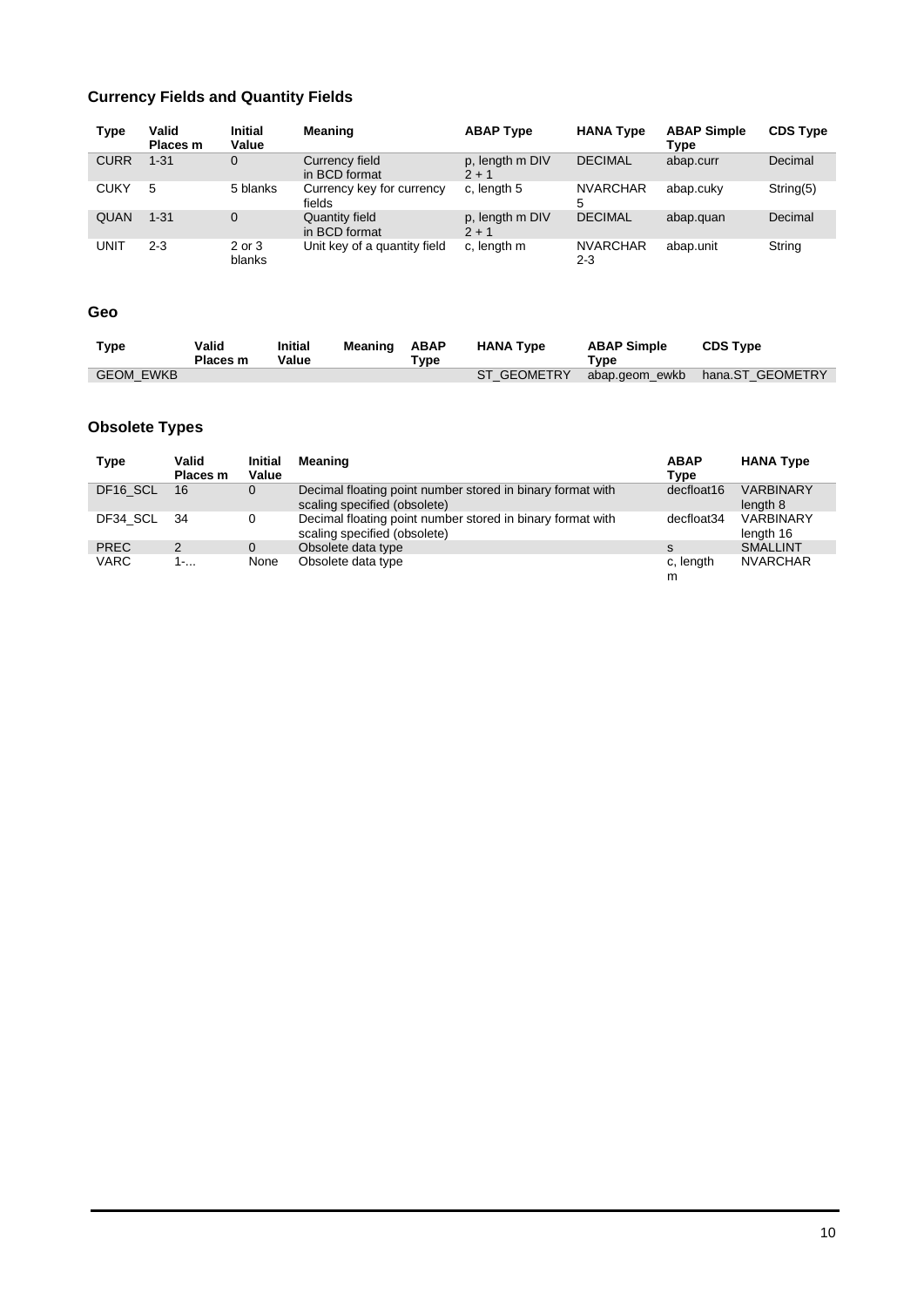### <span id="page-10-0"></span>**5 USING THE ABAP SDI ADAPTER FOR REMOTE TABLE FEDERATION AND REPLICATION**

A general overview of supported features for the ABAP Adapter can be found in the SDI administration guide: [https://help.sap.com/viewer/7952ef28a6914997abc01745fef1b607/2.0\\_SPS05/en-](https://help.sap.com/viewer/7952ef28a6914997abc01745fef1b607/2.0_SPS05/en-US/c911a7b06cf14c2999b78fe8ae2b96a8.html)[US/c911a7b06cf14c2999b78fe8ae2b96a8.html](https://help.sap.com/viewer/7952ef28a6914997abc01745fef1b607/2.0_SPS05/en-US/c911a7b06cf14c2999b78fe8ae2b96a8.html)

If accessing from Data Warehouse Cloud to the ABAP layer via the ABAP adapter, the only SQL functionalities that are pushed down to the source are: SELECT, WHERE, TOP, or LIMIT. This excludes group by, sort, join and other functionalities that may be defined in a virtual model on top. Please note that missing push down capabilities can lead to performance degradation in virtual access as a higher amount of data is transferred to the Data Warehouse Cloud / HANA Cloud target system where the specific operation is then executed.

The following section will add specific considerations for accessing ODP Providers contexts such as S-API (Extractors), CDS (ABAP CDS Views) or BW (InfoProviders) using the HANA SDI ABAP Adapter.

### <span id="page-10-1"></span>**5.1 Setting Up Source Tables**

Navigating through source systems to find the right source can be tricky. DWC offers what it gets from its source. The metadata is broken down alphabetically to limit the display for performance reasons in visualization.

First let's start with the source system types. Other than in database connections, where the source is possibly broken down to schemas or table groups, ABAP reads the application component tree. Depending on which type of extraction case is used, the display is different. As displayed before it is possible to consume data from ABAP tables or extractors, and extractors are categorized in contexts such as SAPI, CDS or BW. It is therefore good to know what sources are dealt with.





If the source is an S/4HANA or an ERP system, the main source objects are extractors such as SAPI and CDS. Tables can also be used with the limitations mentioned in [5.3](#page-15-0) [ABAP Table Reader.](#page-15-0) In case of a BW or BW/4HANA system, it is possible to access InfoProviders (DSOs, CompositeProviders, Queries – type InfoProvider, InfoObjects – type InfoProvider). As soon as you have determined the source object type, it is necessary to find the object itself. Since these are separated by the first letter, the following points need to be considered:

BW case: when using a customer namespace in the source or if accessing BPC embedded models, the first letter will be "/", therefore this area needs to be looked at primarily. The classification is done by the technical name of the InfoProvider not the displayed text.

CDS Views: The referenced technical name of the CDS view is its SQL View name not its data definition. For example, the CDS view I\_GLACCOUNTLINEITEMRAWDATA has the following header annotation: @EndUserText.label: 'Raw Data of G/L Account Line Item'

@AbapCatalog: { sqlViewName: 'IFIGLACCTLIR', compiler.compareFilter: true,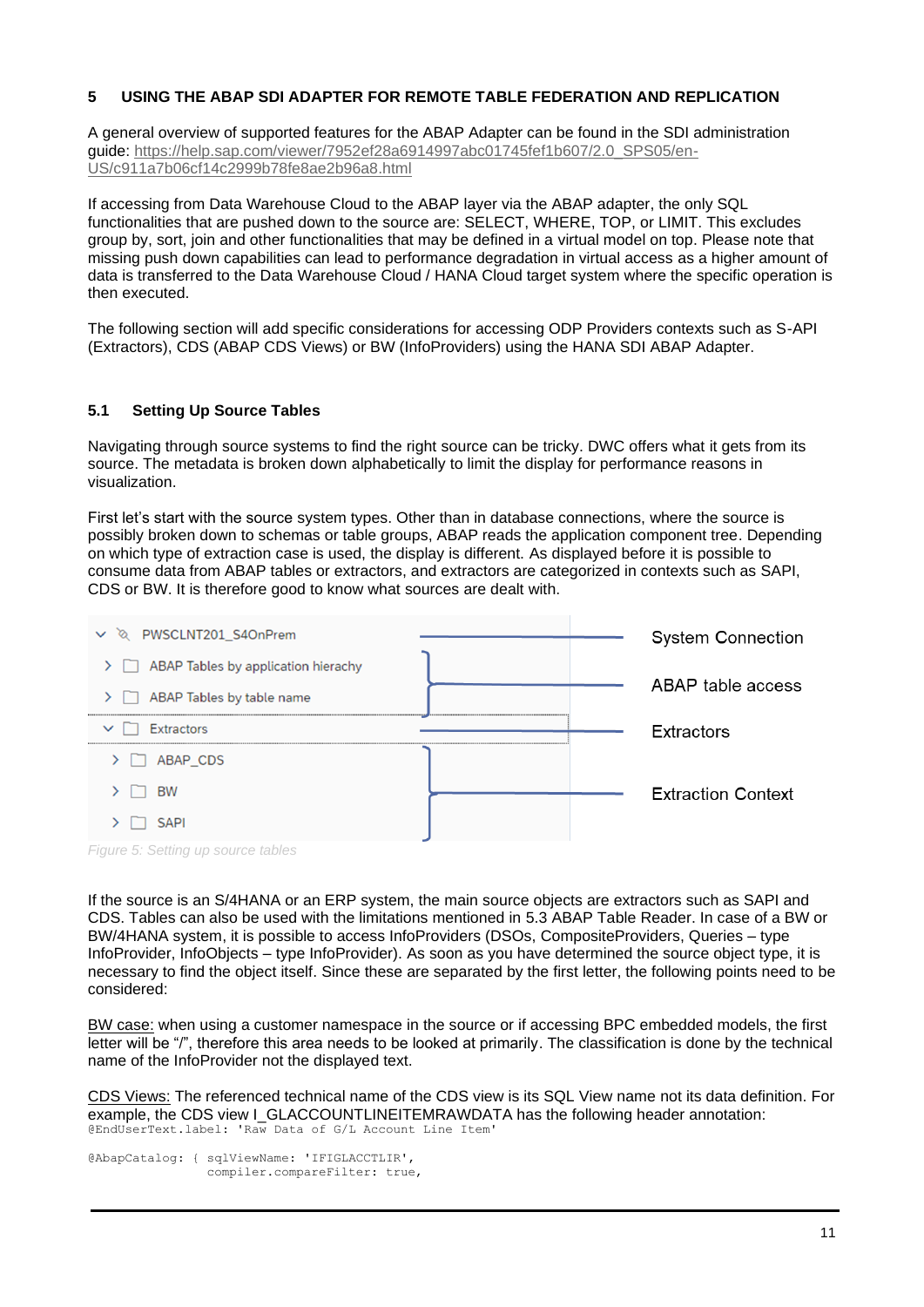preserveKey: true, buffering.status: #NOT ALLOWED }

The respective extractor to look for in DWC is therefore 'IFIGLACCTLIR' under the folder path: Extractors > ABAP\_CDS > I…

SAPI Extractors: the most common extractors start with "0" (LoB extractors) or "2" (Logistics Cockpit extractors), therefore all relevant extraction scenarios are grouped here.

<span id="page-11-0"></span>For Data Flows only ODP extraction contexts will be displayed.

### **5.2 ODP**

For more information on Operational Data Provisioning see the FAQ document on <https://blogs.sap.com/2017/07/20/operational-data-provisioning-odp-faq/>

### <span id="page-11-1"></span>*5.2.1 S-API DataSources / Extractors*

S-API extractors are mostly regarded as acquisition of data for legacy ERP data. The extractors are mostly based on old ECC tables, that have been replaced by compatibility views in S/4HANA. Acquisition of data for Data Warehouse Cloud therefore already bears some complexity.

### *5.2.1.1 Virtualization*

Virtualization via S-API extractors is generally not recommended. Of course, in specific, very restrictive scenarios, these sources can also be used for federation, but features such as join relocation, filters, group by clause or other database specific features are not supported.

The background to this is, that most S-API extractors are based on function modules and these only account for a specific extraction method, only provide filtering on specific columns and will preserve the order of data.

To find out more on the extractor capabilities, help articles on each extractor give a detailed description of their capabilities. It is also possible to search for additional information in the source system itself. Whether a S-API Datasource supports virtual access can be found in the table ROOSOURCE. If the field VIRTCUBE has either entries 1 (without preaggregation) or 2 (with preaggregation), virtual access is generally available.

For more information please see SAP note 326482 – SAP RemoteCube: No source system is provided: <https://launchpad.support.sap.com/#/notes/326482>

To find more information on the targeted extractor all settings can be viewed in RSA2 transaction of the source system. Field attributes, extraction method and other important information can be found there. If a general, list-based analysis of the extractor fields is needed, the table ROOSFIELD will give all information on the specific fields.

Projections will generally apply to the source, the fields that were not requested will be left empty in the source queue and will not be transferred. A defined projection does not imply an aggregation and therefore not enforce a group by criteria, the data will still be sent in the source's original granularity.

### *5.2.1.2 Extraction / Data Replication*

For data integration to Data Warehouse Cloud, many S-API DataSources are not a suitable source (especially when real-time replication (= CDC / Delta) is used). First and foremost, data replication of deltas in Data Warehouse Cloud relies on upserting data. Necessary attribute of the source for extraction is a primary key. Most S-API DataSources have no primary key definition since they have a different extraction structure from their source tables.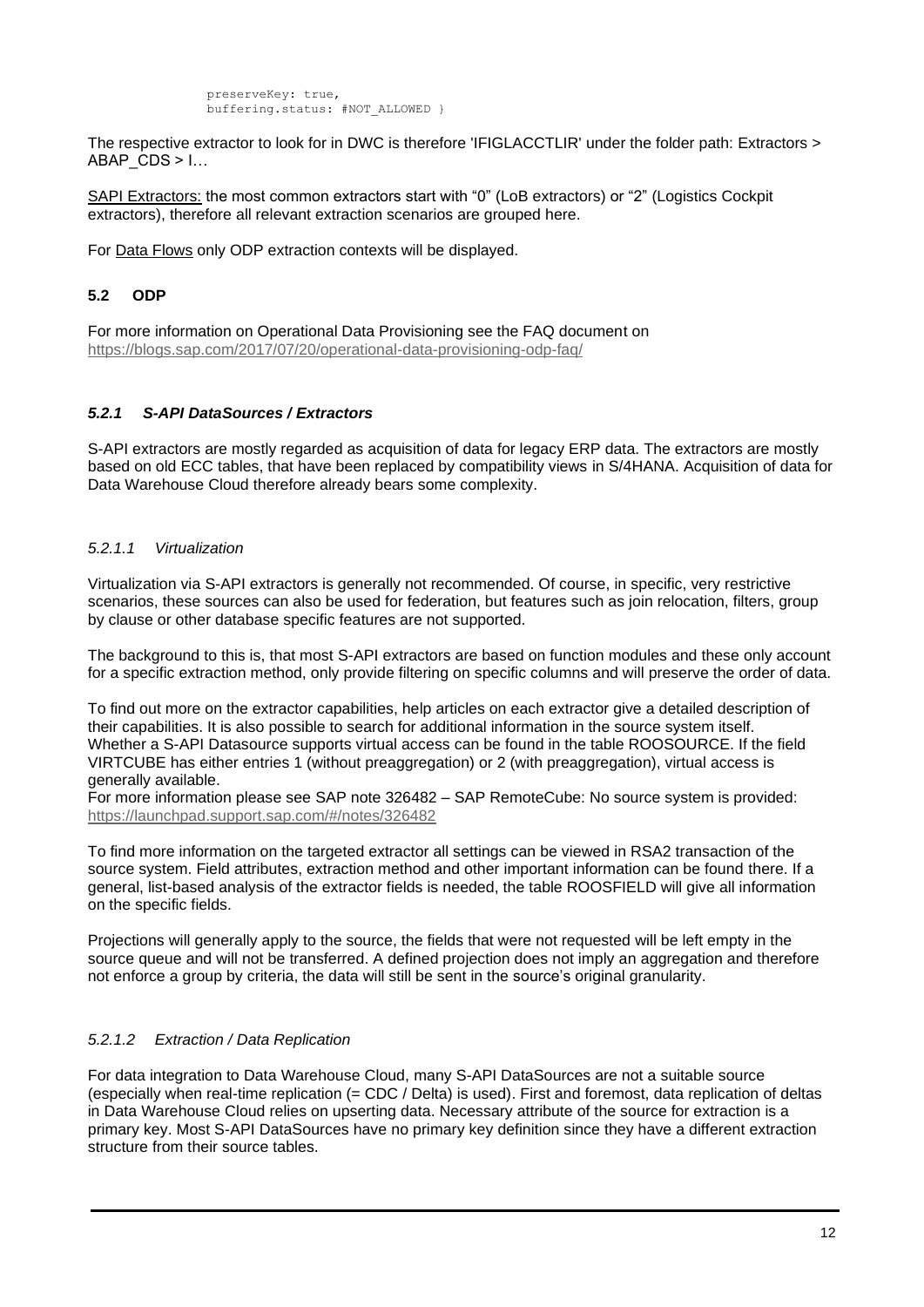To find the correct key definition and a well-founded estimation of the consequences of a modification of the extractor key, the best possibility is to open an incident on the respective component of the extractor (to be found in ABAP package information => attributes => application component). Either a well-founded answer or a correction can be given for the functional area.

Please note that an uncoordinated modification of keys of standard extractors is not recommended and can have the following risk particularly when using real-time (delta) replication (which is typically the case for large data volumes):

- Real-Time Initialization will abort in case duplicates are sent based on the (custom modified) key definition
- Data Inconsistency will happen in real-time / delta in case UPDATEs on documents are turned into INSERTs because of a modified key
- Already initialized extraction processes to other sources may be affected by the change leading to inconsistencies.
- Other targets (consumers) loading in delta from that S-API DataSource may be impacted

For the highly demanded extractors 0FI\_ACDOCA\_10 and 0FI\_ACDOCA\_20 it has been confirmed that a modification to the key fields RLDNR, RBUKRS, PERIV, FISCYEARPER, BELNR, DOCLN is possible. See also SAP note 2341038 – Usage of datasources 0FI\_ACDOCA\_10 and 0FI\_ACDOCA\_20 in sFIN / S4HANA: [https://launchpad.support.sap.com/#/notes/2341038.](https://launchpad.support.sap.com/#/notes/2341038)

For G/L line items in higher S/4 releases please refer to the suitable CDS views for extraction.

Additionally, to the delta enablement of the extractor, the extractor must also comply in its delta method with the UPSERT method used in Data Warehouse Cloud to process CDC deltas. This is not the case for delta method ADD and ADDD. It is possible to check for extractors with this logic in ROOSOURCE table or in transaction RSA2.

To find key settings for the extractors (see [Figure 6\)](#page-12-0), it is either possible to look them up in RSA2 on the fields tab in the column "Key Field" or in ROOSFIELDS. In these cases, it will be necessary to define the key, if not already defined properly. The key definition depends on the attributes of an extractor such as extraction method, delta process, record mode field and the involved source tables. The determination of the key fields can be very complicated, especially looking at extractors based on function modules.

| Extraction<br><b>General</b>    | fields                                                         |                     |                    |
|---------------------------------|----------------------------------------------------------------|---------------------|--------------------|
|                                 |                                                                |                     |                    |
| <b>Access Attributes</b>        |                                                                |                     |                    |
| <b>Extraction Method</b>        | F1 Function Module (Complete Interface)                        |                     |                    |
| Extractor                       | FINS ACDOCA BW EXTRACT DATA                                    | Gen. Interface      |                    |
| <b>Extract Structure</b>        | FINS ACDOCA BW                                                 |                     |                    |
| <b>Direct Access</b>            | 2 supported (with preaggregation) $\blacktriangledown$         |                     |                    |
| Duplicate Records               | Undefined                                                      | Init. Non.-Cum.     |                    |
|                                 |                                                                |                     |                    |
| Delta Extraction                |                                                                |                     |                    |
| Delta Process                   | AIMD After-Images with Deletion Flag by Delta Queue (e.g. BtB) |                     | ▼                  |
|                                 | Generic Delta                                                  |                     |                    |
|                                 | ALE Delta                                                      |                     |                    |
| Record Mode Field               | <b>UPMOD</b>                                                   | Real-Time Enabl     | $\vert \checkmark$ |
| Commit After Init.              | <b>Undefined</b>                                               | Delta Test Poss.    |                    |
| DeltaInit Simulation            | 1 supported                                                    | Zero Down Time Able |                    |
|                                 |                                                                |                     |                    |
| <b>Extraction from Archives</b> |                                                                |                     |                    |
| Archive Interface               | No Archive Access                                              |                     |                    |
|                                 |                                                                |                     |                    |

<span id="page-12-0"></span>*Figure 6: Extraction Settings Overview*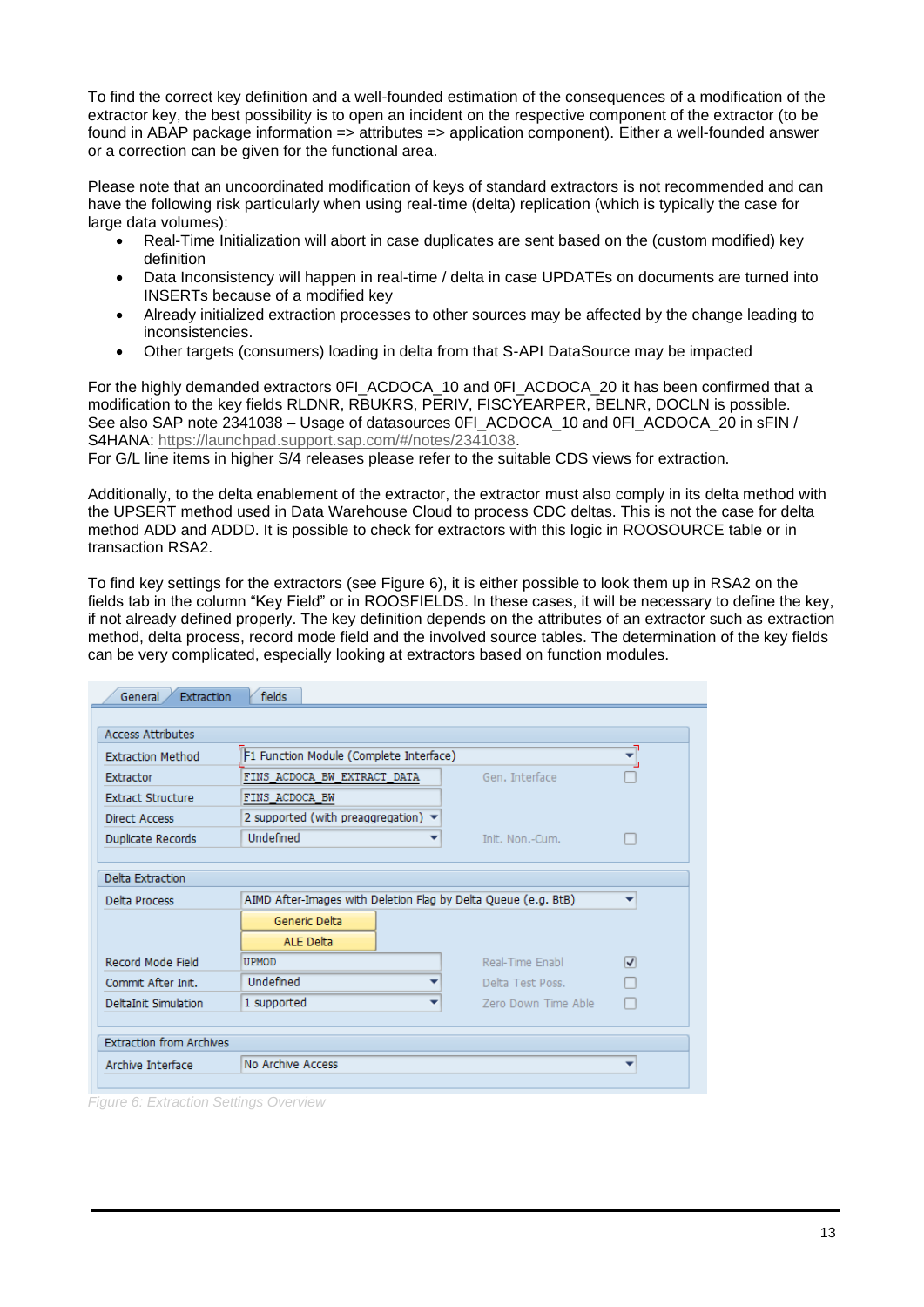Please note that certain S-API DataSource / Extractors (e.g. FI-AA Business Content) may send duplicate records during snapshot replication or real-time initialization. As the Remote Table replication runs with an optimized INSERT processing on DataSource key level this will lead to "unique constraint violation" errors. For these cases, we recommend to use instead Data Flows with the Remote Tables as source and the target table set to Mode "APPEND" with the flag "Update Records By Primary Key (UPSERT)" enabled.

### <span id="page-13-0"></span>*5.2.2 ABAP CDS Views*

### *5.2.2.1 General Consideration*

Only ABAP CDS views from source systems are visible to the ABAP Adapter that are of type "Extraction" and therefore must include the annotation: @Analytics.dataExtraction.enabled: true. Moreover, a data category must be maintained.

See also SAP Help documentation:

[https://help.sap.com/viewer/cc0c305d2fab47bd808adcad3ca7ee9d/7.5.9/en-](https://help.sap.com/viewer/cc0c305d2fab47bd808adcad3ca7ee9d/7.5.9/en-US/c2dd92fb83784c4a87e16e66abeeacbd.html)[US/c2dd92fb83784c4a87e16e66abeeacbd.html](https://help.sap.com/viewer/cc0c305d2fab47bd808adcad3ca7ee9d/7.5.9/en-US/c2dd92fb83784c4a87e16e66abeeacbd.html)

Please note ABAP CDS Views are the preferred method of integrating S/4HANA (On-Premise / Cloud) with SAP Data Warehouse Cloud. For additional information see:

- SAP note 2991278 Extracting Delta Data from CDS Views in SAP S/4HANA using Change Data Capture Annotation:<https://launchpad.support.sap.com/#/notes/2991278>
- SAP note 2674373 SAP S/4HANA Cloud: Extract data from SAP S/4HANA Cloud to SAP Business Warehouse and SAP BW/4HANA using CDS views (also applicable to SAP Data Warehouse Cloud): <https://launchpad.support.sap.com/#/notes/2674373>
- [https://blogs.sap.com/2021/04/19/part-1-sap-s-4hana-cloud-data-integration-to-power-your](https://blogs.sap.com/2021/04/19/part-1-sap-s-4hana-cloud-data-integration-to-power-your-intelligence-enterprise/)[intelligence-enterprise/](https://blogs.sap.com/2021/04/19/part-1-sap-s-4hana-cloud-data-integration-to-power-your-intelligence-enterprise/)
- <https://blogs.sap.com/2019/12/13/cds-based-data-extraction-part-i-overview/>

This implies that the CDS views mostly consist of raw, high granularity data and there is a necessity to preserve the sequence of data by creation/update. This also implies high analytical functions via virtual access are not the target.

### **Not released CDS-Views and missing data extraction setting**

The recommendation is to open a ticket on the relevant component to get this resolved, but this process takes some time. In the meantime, since you are on SAP S/4HANA you can build a custom CDS View 1:1 on top and enable it for extraction on your own.

Here are few blogs/notes for more information on the topic:

- Definition of [Stability Contracts](https://help.sap.com/viewer/8308e6d301d54584a33cd04a9861bc52/1909.000/en-US/2e4edbede2f94fb7b7f6eac856c02b19.html)
- [How to deal with "Not released"](https://blogs.sap.com/2019/05/23/how-to-deal-with-not-released-predefined-vdm-in-s4hana/) predefined VDM in S/4HANA
- [CDS based data extraction –](https://blogs.sap.com/2019/12/13/cds-based-data-extraction-part-i-overview/) Part I Overview
- [CDS based data extraction –](https://blogs.sap.com/2019/12/16/cds-based-data-extraction-part-ii-delta-handling/) Part II Delta Handling
- SAP Note: 2540701 Custom CDS Views [Necessary Adoptions after Upgrade](https://launchpad.support.sap.com/#/notes/2540701)

### *5.2.2.2 Virtualization*

Due to the extraction context of the source data, group by statements are either not pushed down by Data Warehouse Cloud or not applied by the extractor. This means, that data will be sent in full granularity from the source S/4 system to Data Warehouse Cloud regardless of the aggregation defined. The projection will hide other columns, but entries will be repeated and not selected distinctly.

Example CDS Extractor IFIGLACCTLIR (DDL view name I\_GLACCOUNTLINEITEMRAWDATA line-item extractor on ACDOCA) with projection and aggregation on year and amount in global currency.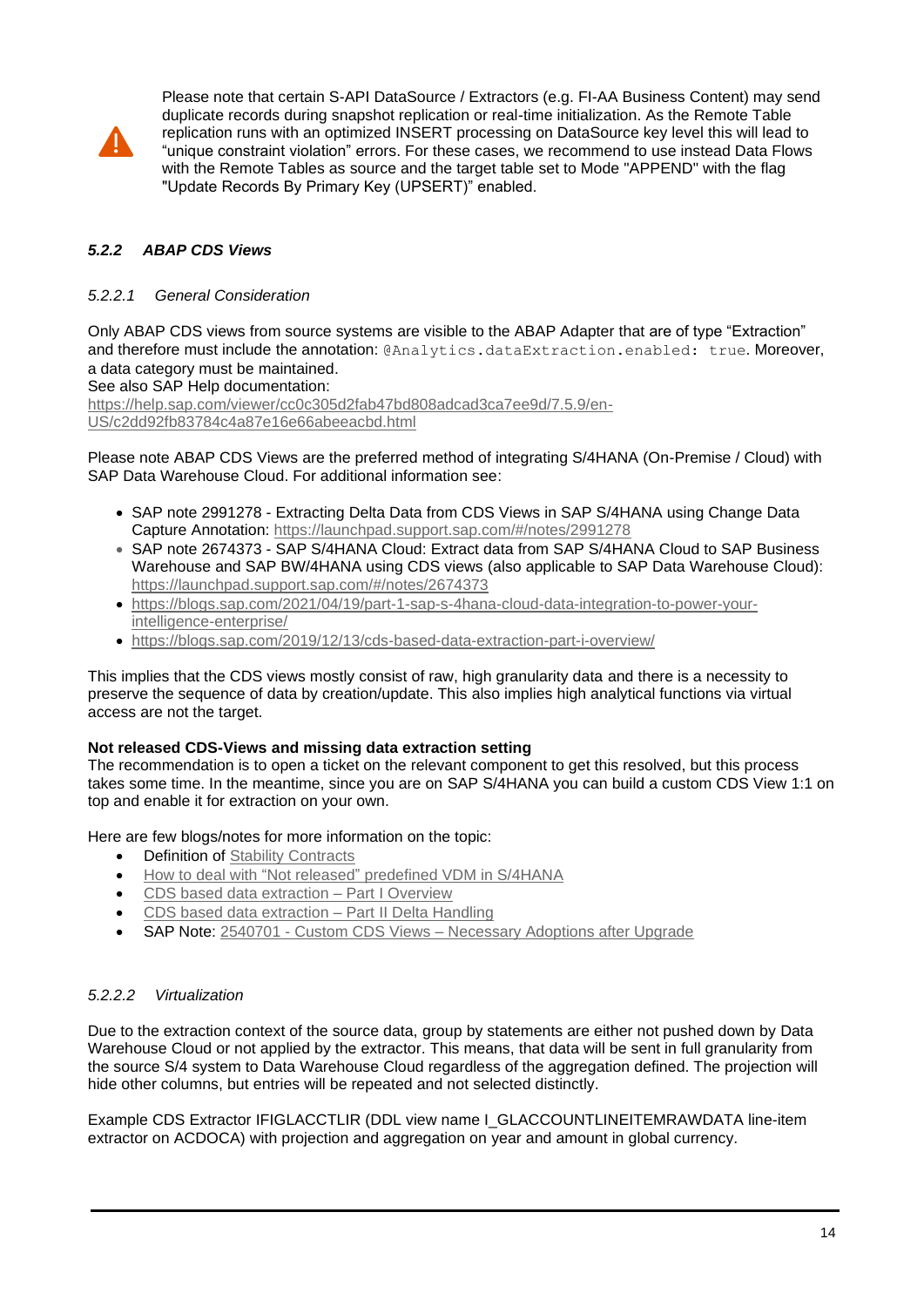

### *5.2.2.3 Extraction / Data Replication*

ABAP CDS "extractors" are more suitable than S-API extraction method for Data Warehouse Cloud since they prepare data for HANA consumption. This makes applying delta easy for SDI change types and does not amount into complications, such as S-API extractors.

As a side note, S/4HANA systems no longer offer some S-API data sources. For more information see the following SAP note 2500202 - S4TWL - BW Extractors in SAP S/4HANA: <https://launchpad.support.sap.com/#/notes/2500202>

Therefore, a general best practice is to use ABAP CDS views as far as possible and to revert to S-API DataSources only in case of a gap. You can also raise gaps in ABAP CDS "extractors" compared to S-API DataSources via the SAP Customer Influence Program

[\(https://influence.sap.com/public/ci/help/UserDocumentation\\_CustomerInfluenceforSAPS4HANACloud.pdf\)](https://influence.sap.com/public/ci/help/UserDocumentation_CustomerInfluenceforSAPS4HANACloud.pdf) or by creating a customer case on the respective support component (see respective SAP notes) for the former S-API DataSource (e.g. BW-BCT-MM-PUR for S-API DataSource 2LIS\_02\_ITM).

SAP Data Warehouse Cloud will only offer real-time, thus delta, replication for CDS-views with change data capture feature enabled. In the newer S/4HANA versions the annotation is: @Analytics.dataExtraction.delta.changeDataCapture…

If SAP Data Warehouse Cloud only offers snap shots on a CDS source, check the definition accordingly.

CDC deltas from ABAP CDS Views always require key definitions and therefore should not pose problems to Data Warehouse Cloud. There are several ways in ABAP CDS to define the required fields for CDC deltas. For more information these can be viewed here:

[https://help.sap.com/viewer/cc0c305d2fab47bd808adcad3ca7ee9d/202009.000/en-](https://help.sap.com/viewer/cc0c305d2fab47bd808adcad3ca7ee9d/202009.000/en-US/c2dd92fb83784c4a87e16e66abeeacbd.html?q=cdc%20delta)[US/c2dd92fb83784c4a87e16e66abeeacbd.html?q=cdc%20delta.](https://help.sap.com/viewer/cc0c305d2fab47bd808adcad3ca7ee9d/202009.000/en-US/c2dd92fb83784c4a87e16e66abeeacbd.html?q=cdc%20delta)

### <span id="page-14-0"></span>*5.2.3 SAP BW and SAP BW/4HANA*

SAP BW and SAP BW/4HANA offer a variety of object types to use. In general, all BW objects of type InfoProvider are available to Data Warehouse Cloud.

### *5.2.3.1 General Considerations*

There are two cases in the availability of BW objects as InfoProvider.

Default Availability:

- CompositeProvider
- ADSO

Availability by setting:

- Query (in "Runtime Properties" of the Modelling Tools editor)
- InfoObject (in "General" tab of the Modelling Tools editor)

#### *5.2.3.2 Virtualization*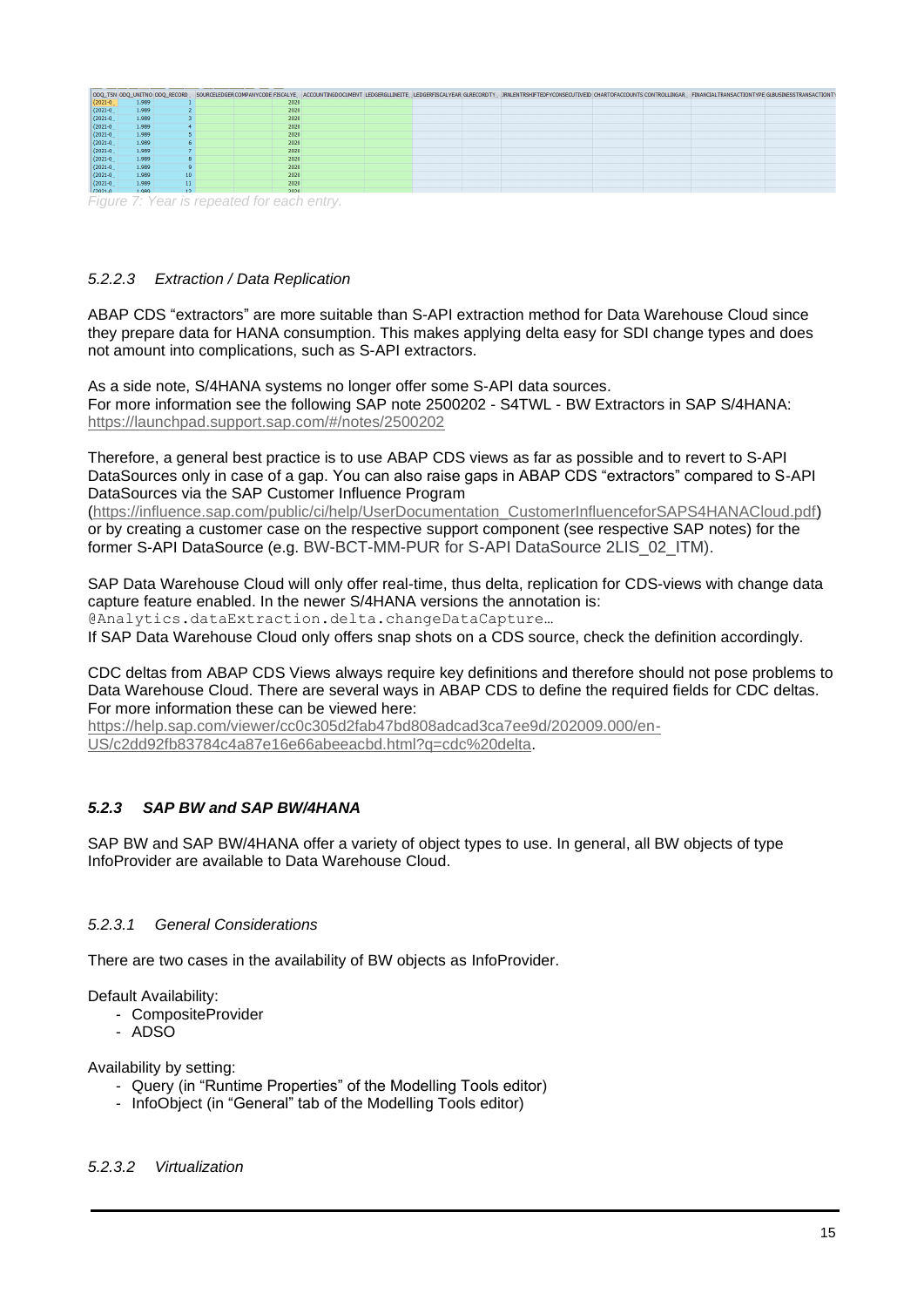For virtual access it makes sense to use the analytic runtime objects. These objects are the CompositeProvider and the BW-Query. Still the interface ODP is not necessarily meant for massive virtual reporting. The BW analytic objects do allow ameliorations in comparison to the normal extraction context.

For Queries: Query cache is used. The repeated execution of a query with the same result set or subset results, will be read from query cache and therefore have a better runtime as well as resource consumption in the source.

Queries and CompositeProviders: Both BW analytic objects, queries and CompositeProviders, aggregate data before sending to the ODP queue. Therefore, selecting specific columns will imply a group by on the result set of BW.

Please note that Navigational Attributes are not available in ODP based data extraction.

For connecting to these object types in SAP BW/4HANA we strongly recommended to use the specific connection type "SAP BW/4HANA Model Transfer". For more details refer to the relevant section of this document.

### *5.2.3.3 Extraction*

For extraction purposes the case breaks down to the normal BW use cases. Any InfoProvider is available for extraction, with the context of the object.

QueryProvider, CompositeProvider: only full extraction mode.

For DataStore Object CDC / real-time replication in SAP Data Warehouse Cloud is always available for the type "Standard" with Change Log. Other types may not meet the requirements for UPSERT replication (see comments above). In any case the Remote Table Monitor in SAP Data Warehouse Cloud will inform you accordingly when "Initialize Real-Time" is selected for source BW InfoProviders.

### <span id="page-15-1"></span><span id="page-15-0"></span>**5.3 ABAP Table Reader**

### *5.3.1 General Considerations*

The ABAP Table Reader can be compared to the table display functionality of the ABAP layer. It is mainly considered as a generic display or consumption option for tables via the ABAP stack. This means the user roles are checked during access, there is no analytic privilege applied and data can be read on an ad-hoc basis.

There is no aggregation defined in the table reader, a projection will hide columns, but data will not be aggregated before sending. This makes projection but also filter conditions yet more relevant.

Filtering can be compared to table display in the ABAP layer – complex selection criteria are not supported. Generally, all selections are considered with an 'OR' operator.

Please note that reading the data from ABAP Tables using the ABAP (DDIC) Layer only allows for snapshot (full) replication as there is no CDC information available (compared to RDBMS log reader or trigger adapters or compared to using ODP).

### <span id="page-15-2"></span>*5.3.2 Streaming Read*

The table reader uses a dialogue process in the ABAP layer for reading data. It collects and sends it at the end of collection. This may result in memory issues on the ABAP backend. One dialogue process has a specific extended memory and heap memory quota. These parameters are defined by the basis administrator.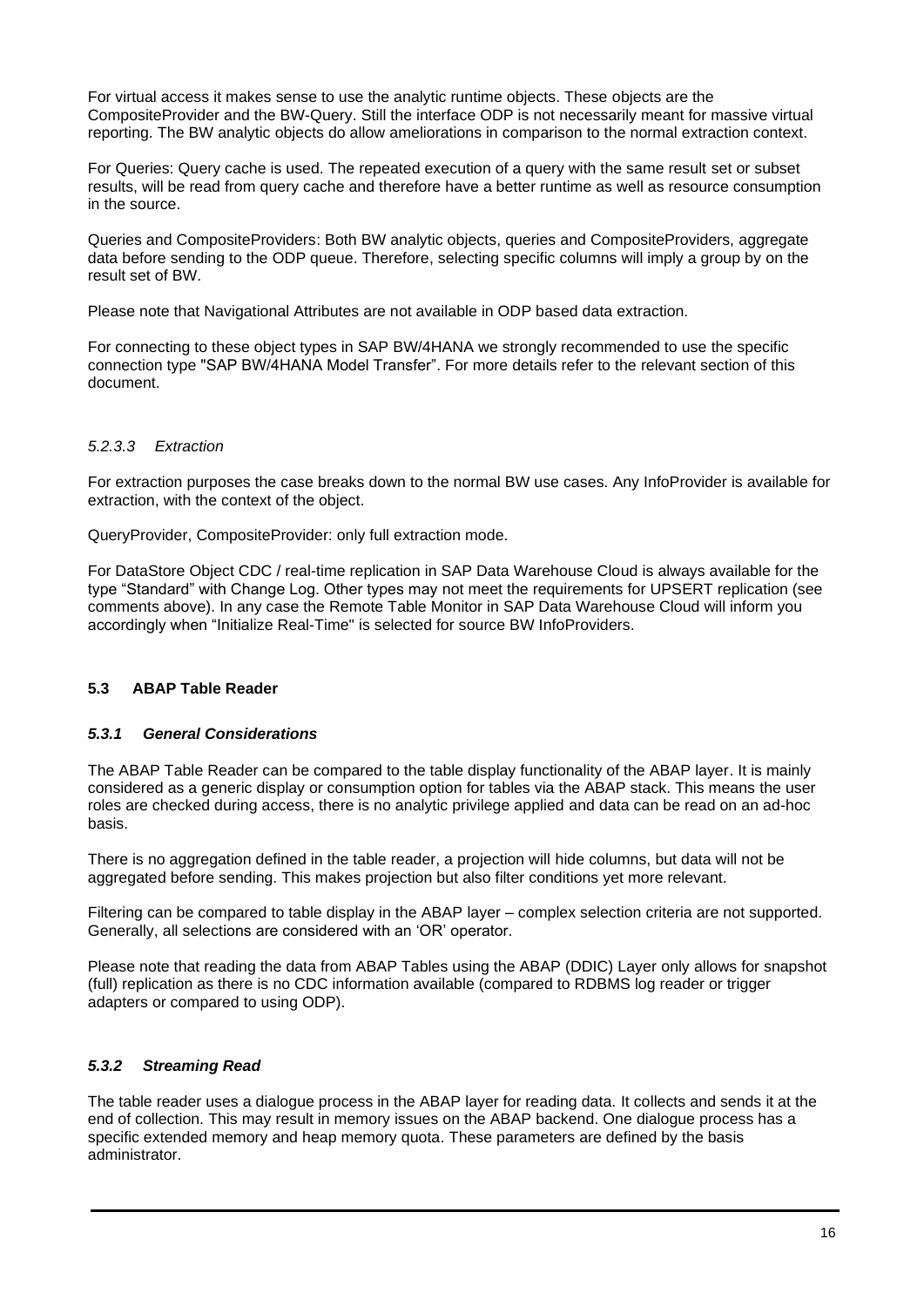To limit the amount of resources used for larger requests, streaming read is necessary. This functionality will package read data and send package by package. It is recommended to turn this on by default, if the table reader is intended to be used.

**The callback destination for the table reader is the gateway of the source ABAP system.** This means, the callback destination host is the same server as the source ABAP system server, the port is the configured gateway port from the ICM framework.

For more information see: [https://help.sap.com/viewer/7952ef28a6914997abc01745fef1b607/2.0\\_SPS05/en-](https://help.sap.com/viewer/7952ef28a6914997abc01745fef1b607/2.0_SPS05/en-US/960a1e7197a94da7ae379caf305bdbc7.html)[US/960a1e7197a94da7ae379caf305bdbc7.html](https://help.sap.com/viewer/7952ef28a6914997abc01745fef1b607/2.0_SPS05/en-US/960a1e7197a94da7ae379caf305bdbc7.html)

### <span id="page-16-0"></span>**5.4 SAP BW/4HANA Model Transfer**

For an overview of the BW/4HANA model transfer, please refer to the SAP note 2932647 - [Supported and](https://launchpad.support.sap.com/#/notes/2932647)  [unsupported features with SAP BW/4HANA Model Transfer in SAP Data](https://launchpad.support.sap.com/#/notes/2932647) Warehouse Cloud [\(https://launchpad.support.sap.com/#/notes/2932647\)](https://launchpad.support.sap.com/#/notes/2932647) and to the SAP Help Portal: [https://help.sap.com/viewer/9f804b8efa8043539289f42f372c4862/cloud/en-](https://help.sap.com/viewer/9f804b8efa8043539289f42f372c4862/cloud/en-US/1caba954bc604e00bf8e82e383a46368.html)[US/1caba954bc604e00bf8e82e383a46368.html](https://help.sap.com/viewer/9f804b8efa8043539289f42f372c4862/cloud/en-US/1caba954bc604e00bf8e82e383a46368.html)

### <span id="page-16-1"></span>**5.5 Table Partitioning**

The replication of remote tables with larger data volumes can sometimes be a challenge without having outof-memory errors or high memory peaks. To avoid such situations partitions can be created per remote table. Hence, enabling a partitioned data transfer of large datasets for supported connection types (all remote table-enabled connections that use a Data Provisioning agent, see administration guide: [https://help.sap.com/viewer/9f804b8efa8043539289f42f372c4862/cloud/en-](https://help.sap.com/viewer/9f804b8efa8043539289f42f372c4862/cloud/en-US/bffbd58c15784a62af0520f171018ded.html)[US/bffbd58c15784a62af0520f171018ded.html](https://help.sap.com/viewer/9f804b8efa8043539289f42f372c4862/cloud/en-US/bffbd58c15784a62af0520f171018ded.html) ).

The partitioning works for both snapshot and real-time enabling replication. From the details screen of the remote table monitor, partitions can be created on columns of the dataset to break it down into smaller and more manageable parts. Therefore, splitting a single transaction into several partitions – each with its own transaction and the option for parallel execution. Up to 5 parallel processes can be defined. By default, the partitions are loaded one after the other to control resource consumption.

### <span id="page-16-2"></span>*5.5.1 Partitioning Columns*

When the column for the partitions is selected, it might happen that not all the columns available in your dataset. That may have different reasons:

- Not all data types are supported for partitioning depending on the data source
	- o SAP HANA data sources, only the following data types are supported
		- Datetime types: DATE, TIME, TIMESTAMP, SECONDDATE
		- Numeric types: TINYINT, SMALLINT, INT, BIGINT, DECIMAL(p,s)
		- Character string: NVARCHAR
	- o For ODP data sources, only the following columns can be selected:
		- Columns which support where clause of the SELECT statement.
			- Columns equal to or less than 45 characters.
- If a non-key column selected to define partitions, it must be ensured that the column value of a record in the source data is not changed during replication. Otherwise, data loading may fail because a record with the same key is replicated in two different partitions.
- Partitions cannot be defined on columns which contain amounts associated with a currency or quantities associated with a unit.

For more information on partitioning limits check the online documentation: [https://help.sap.com/viewer/f9c5015e72e04fffa14d7d4f7267d897/2021\\_01\\_QRC/en-](https://help.sap.com/viewer/f9c5015e72e04fffa14d7d4f7267d897/2021_01_QRC/en-US/8dd866a688ec4914a074727a2c800142.html)

[US/8dd866a688ec4914a074727a2c800142.html](https://help.sap.com/viewer/f9c5015e72e04fffa14d7d4f7267d897/2021_01_QRC/en-US/8dd866a688ec4914a074727a2c800142.html)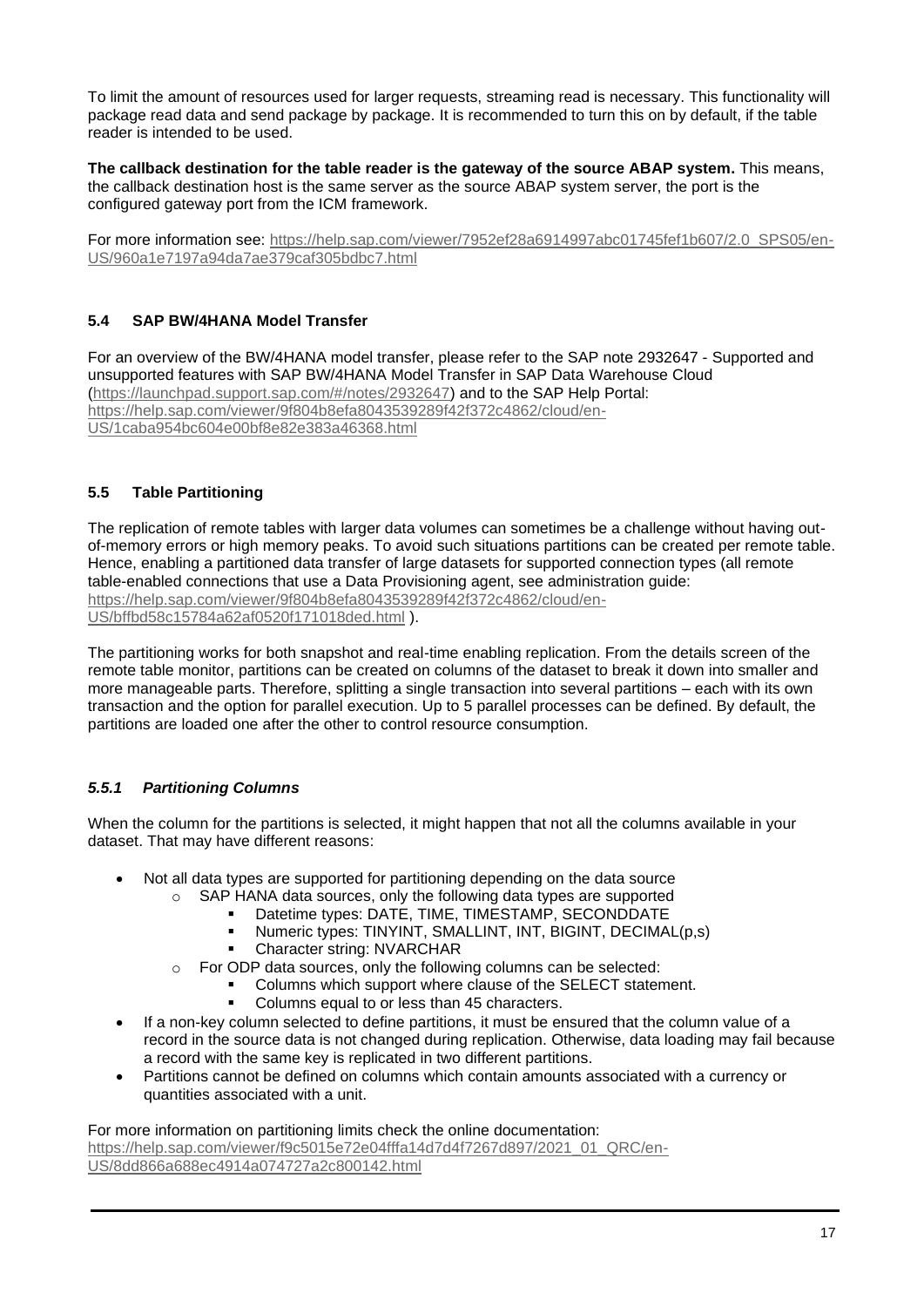

For ODP data sources, partitions on non-key columns can only be created if the remote tables have been deployed using a DP agent connection from release 2.5.4.1 or newer. Moreover, if the repository entity comprises filter capabilities, the remote table in the Data Builder needs to be refreshed before you can create partitions.

In case you change the partitioning column after you have already loaded data into your partitions, then you are required to delete the existing partitioning before being able to change the partitioning column.

### <span id="page-17-0"></span>*5.5.2 Number of Partitions*

The number of partitions is defined by entering a range for each of them, where the ranges must not overlap. Partitioning requires an in-depth knowledge of the values that are used or are valid for the chosen partitioning column. Be aware, that there always will be an "others" partition for all values not fitting the partitioning criteria.

- Negative values are not valid for partition bounds of numeric columns and will be converted to 0 at runtime.
- The low bound must be lower than the high bound. The order is checked according to the type of the partition column. Example: for string-like columns, '90' <= DOC\_ID < '100' is not valid, whereas '090'  $\leq$  DOC ID  $\leq$  '100' is valid.
- Values entered in the bounds for ABAP ODP remote tables must match the ABAP internal format: for example, enter "20210714" if the date is "July 14, 2021".

### **Examples for Partitioning**

Let's take an example to understand how the partitioning is done. The following partitions for column Calyear, a 4-digit numeric field which can include NULL values, are defined in the UI:

- 1. Partition 1: 2000 <= Calyear < 2005
- 2. Partition 2: 2005 <= Calyear < 2010
- 3. Partition 3: 2010 <= Calyear < 2011

The replica table is partitioned accordingly. An "Others" partition is added for data, which is not covered by the defined partitions. Partitions for Replica Table:

- 1. Partition 1: 2000 <= Calyear < 2005
- 2. Partition 2: 2005 <= Calyear < 2010
- 3. Partition 3: 2010 = Calyear
- 4. Partition 4: Others

The partition ranges are also used by SDI data load runtime as filters in the SELECT statements sent to the remote source. Usually, the filters are exactly the same as the partition ranges, with the exception of ABAP ODP Extractors. In this case, the filters are as follows:

- 1. Partition 1: 0000 <= Calyear <= 1999
- 2. Partition 2: 2000 <= Calyear <= 2004
- 3. Partition 3: 2005 <= Calyear <= 2009
- 4. Partition 4: 2010 = Calyear
- 5. Partition 5: 2011 <= Calyear <= 9999
- 6. Partition 6: Calyear = NULL